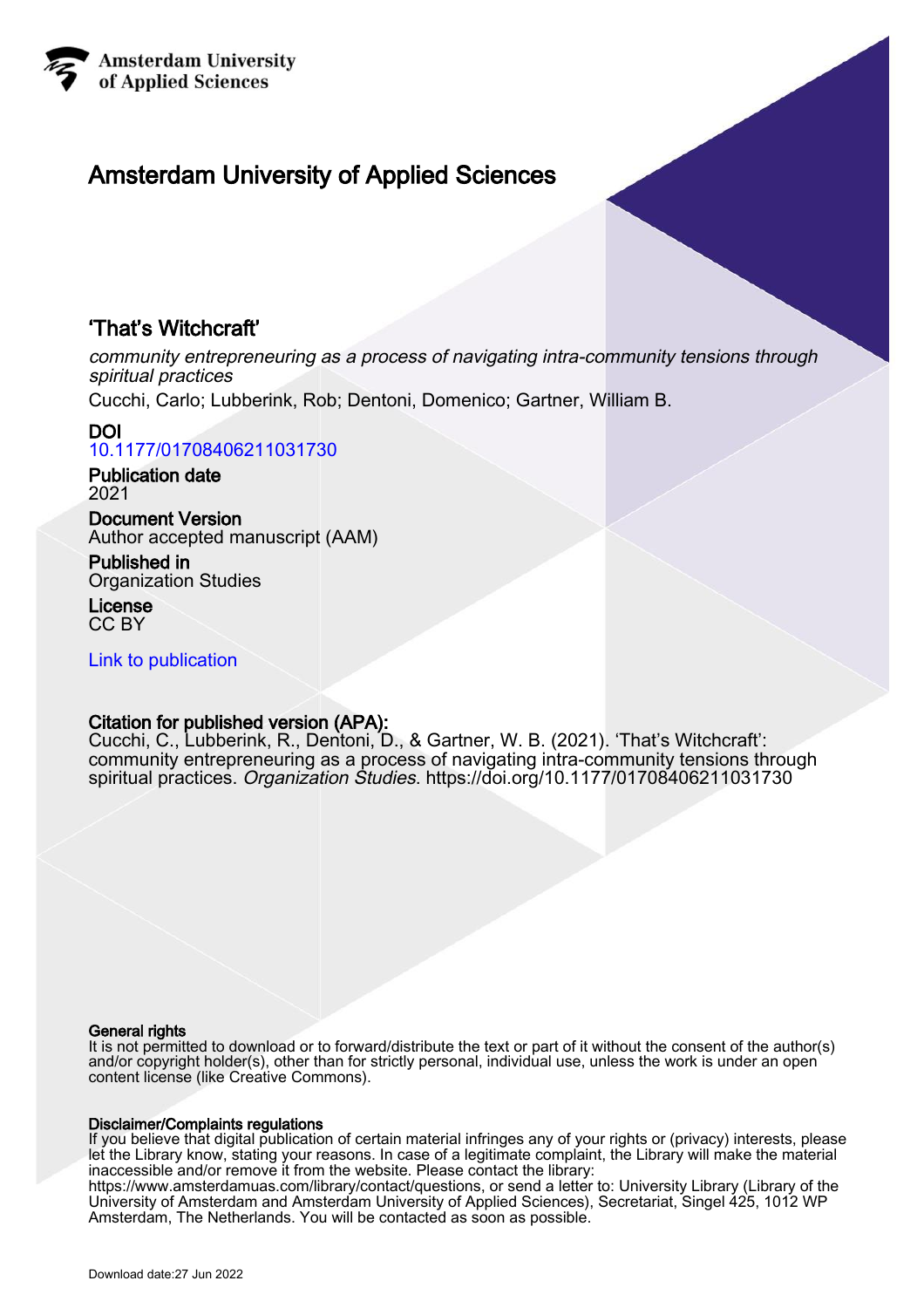*Article*



**'That's Witchcraft': Community entrepreneuring as a process of navigating intra-community tensions through spiritual practices**

Organization Studies  $1 - 23$ © The Author(s) 2021  $\left| \mathbf{c} \right|$  $\bigcirc$ 

DOI: 10.1177/01708406211031730 Article reuse guidelines: [sagepub.com/journals-permissions](https://uk.sagepub.com/en-gb/journals-permissions) [www.egosnet.org/os](http://www.egosnet.org/os)



**Carlo Cucchi** Wageningen University, Netherlands

**Rob Lubberink**

Amsterdam University of Applied Sciences, Netherlands

## **Domenico Dentoni**

Montpellier Business School, France Montpellier Research in Management, France

## **William B. Gartner**

Babson College, USA Linnaeus University, Sweden

#### **Abstract**

This paper theorizes the spiritual processes of community entrepreneuring as navigating tensions that arise when community-based enterprises (CBEs) emerge within communities and generate socio-economic inequality. Grounded on an ethnographic study of a dairy CBE in rural Malawi, findings reveal that intracommunity tensions revolve around the occurrence of 'bad events' – mysterious tragedies that, among their multiple meanings, are also framed as witchcraft. Community members prepare for, frame, cope and build collective sustenance from 'bad events' by intertwining witchcraft and mundane socio-material practices. Together, these practices reflect the mystery and the ambiguity that surround 'bad events' and prevent intra-community tensions from overtly erupting. Through witchcraft, intra-community tensions are channelled, amplified and tamed cyclically as this process first destabilizes community social order and then restabilizes it after partial compensation for socio-economic inequality. Generalizing beyond witchcraft, this spiritual view of community entrepreneuring enriches our understanding of entrepreneuring – meant as organization-creation process in an already organized world – in the context of communities. Furthermore, it sheds light on the dynamics of socio-economic inequality surrounding CBEs, and on how spirituality helps community members to cope with inequality and its effects.

**Corresponding author:**

Carlo Cucchi, Junior Advisor, Wageningen Centre for Development Innovation, Wageningen University, Hollandseweg 1, Wageningen, 6706 KN, Netherlands. Email: [carlo.cucchi@wur.nl](mailto:carlo.cucchi@wur.nl)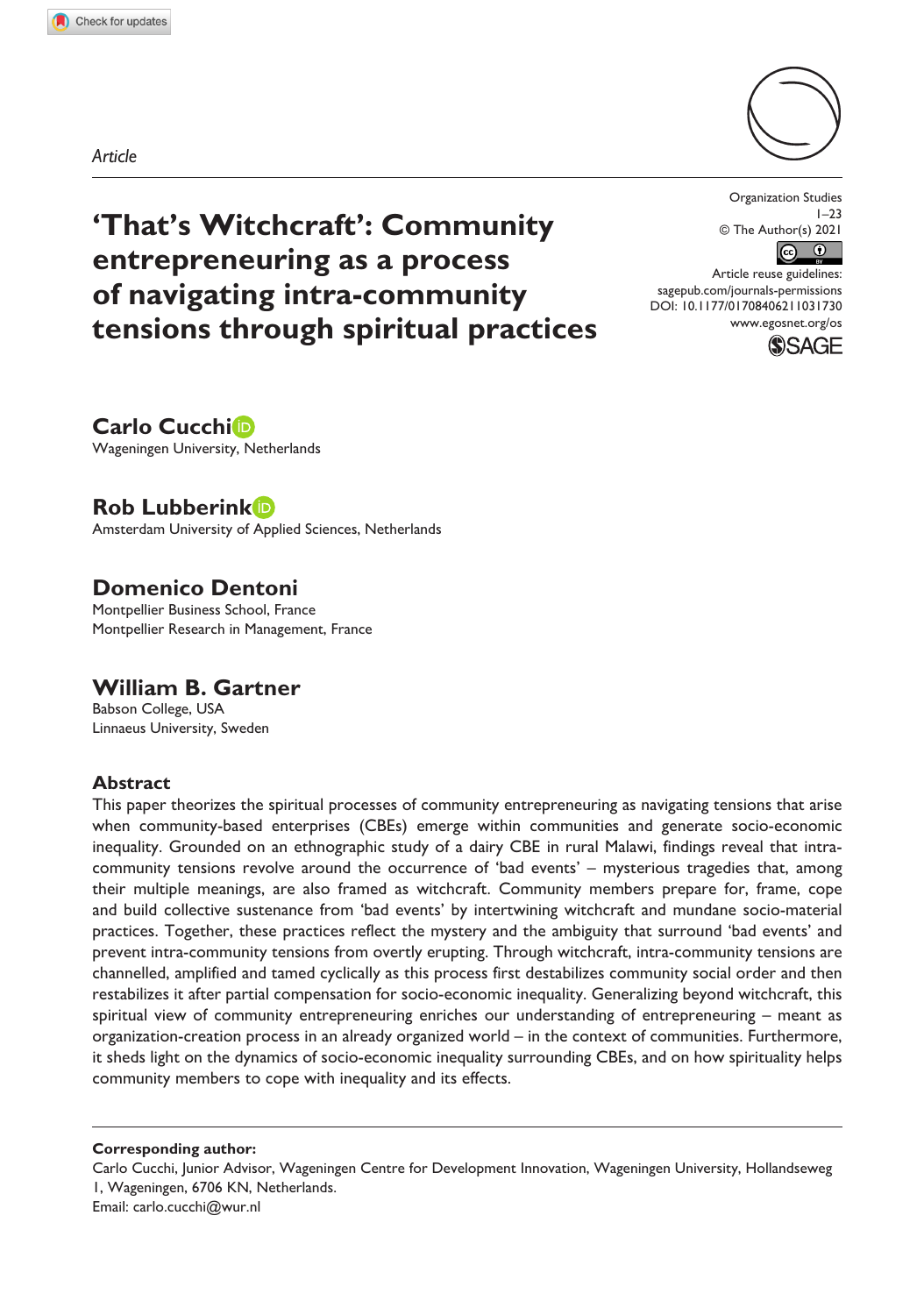#### **Keywords**

Africa, community-based enterprises, entrepreneuring, rural communities, spirituality

#### **Introduction**

*Community-based enterprises (CBEs)* – collective enterprises emerging within communities and embedded in them (Peredo & Chrisman, 2006) – play an important societal function for coping with today's global challenges (Daskalaki, Hjorth, & Mair, 2015). While CBEs are grounded in commonly understood community traditions, members of CBEs invariably organize and build social status and economic advantage in ways that distinguish them from their community peers as they pursue novel opportunities for value creation (Seelos, Mair, Battilana, & Dacin, 2011). Tensions develop as CBE members collaborate with each other (Pret & Carter, 2017) but also compete for resources (Marti, Courpasson, & Barbosa, 2013), especially in contexts of poverty. Multiple authors suggest that research should focus more on the clashes emerging as CBEs develop within their community (Tedmanson, Essers, Dey, & Verduyn, 2015) as well as engage with outside actors to cope with adversities or seize opportunities (Warren, Anderson, & Bensemann, 2018). Given the inherently processual nature of entrepreneurship, a useful lens to understand these organizational dynamics of CBEs involves *entrepreneuring* (Hjorth, 2014). We see entrepreneuring as a process of organization-creation, meant as 'not simply the creation of new organizations, but also experiments in new organizational form' (Hjorth, Holt, & Steyaert, 2015, p. 599). This view highlights how organizations emerge and evolve as their members navigate tensions between organizing and the already organized (Hjorth & Reay, 2018), hence moulding organizations as they co-constitute them (Thompson, Verduijn, & Gartner, 2020).

This paper theorizes *community entrepreneuring* as the process of navigating tensions between organizing CBEs and the already organized norms and customs of the local community where these enterprises are embedded. We study community entrepreneuring by using a practice lens (Schatzki, 2005), which is suitable for understanding intra-organizational tensions (Le & Bednarek, 2017). While some studies have taken a practice perspective on CBEs (Anderson & Obeng, 2017), their focus has primarily been on the unfolding of practices of ongoing collaboration among community members. Conversely, by studying community entrepreneuring, we zoom into the tensions that emerge within communities and how these tensions are handled by CBE members as part of the collective to which they belong.

Our theorizing about community entrepreneuring stems from an ethnographic study – part of a larger research project focusing on farmer entrepreneurship in African communities – of a Chewa community in rural Malawi where a dairy collective enterprise (the Milk Bulking Group, or MBG) had emerged over time. Members of the MBG are embedded in a local community where egalitarian norms shape the everyday life of its village members, including the lives of dairy farmers who are the focus of the study. The study led to an unexpected discovery: *spiritual practices*, specifically witchcraft doings and sayings, played a central role in airing and navigating intra-organizational tensions within the CBE, as well as between CBE members and the local Chewa community. We found that, through spiritual practices, tensions within the local community are channelled, amplified and tamed cyclically over time in intertwinement with mundane socio-material practices. At the core of this process, 'bad events' occur – tragedies that, surrounded by a veil of mystery and ambiguity – struck CBE members and other community members especially when attracting the jealousy of their peers. Therefore, as practised through witchcraft, spirituality becomes a double-edge sword in community entrepreneuring. On the one hand, it provides a set of ambiguous frames that enable community members to reduce, or at least channel their frustrations, regarding the socio-economic inequalities that result from CBE member activities. On the other hand, spirituality enables CBE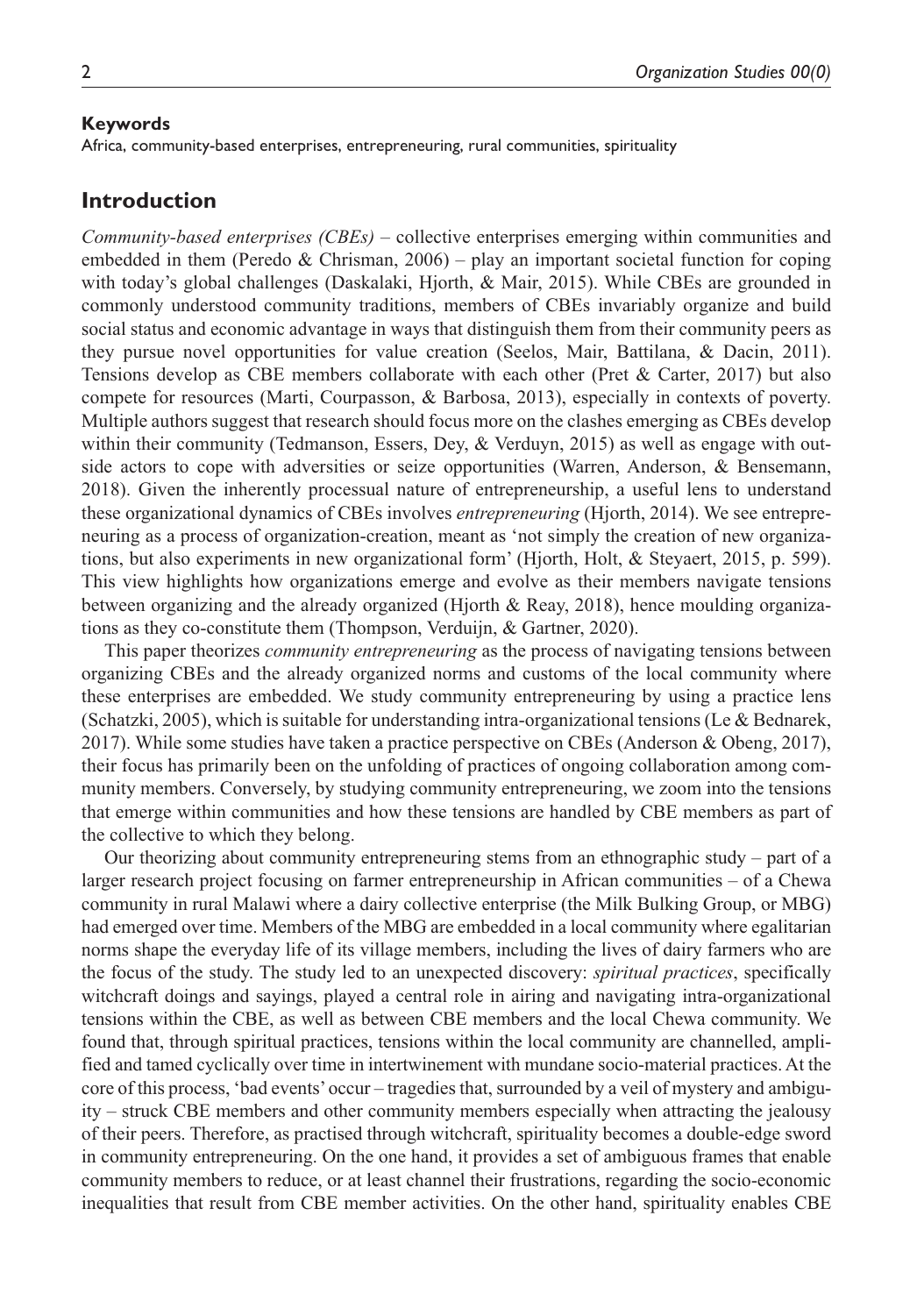members to tentatively restabilize their social and economic status and continue to engage in entrepreneurial efforts despite the 'bad events' that occur.

On the basis of these inductive findings, this paper addresses this research question: *How do spiritual practices co-constitute and enact community entrepreneuring?* In addressing this question, we argue that this paper expands the scope of entrepreneurship as organization-creation (Hjorth et al., 2015) to the community and to the spiritual, thus investigating a novel context and dimension on how members collectively deal with tensions inherent with organizing the new in a world that is already organized (Hjorth & Reay, 2018). Second, this research contributes to the study of CBEs (Hertel, Bacq, & Belz, 2019) and emerging forms of collective entrepreneurship (Williams & Shepherd, 2021) by revealing how intra-organizational tensions are navigated. Finally, this study adds to the literature on organizational spirituality (Ganzin, Islam, & Suddaby, 2020; Suddaby, Ganzin, & Minkus, 2017) by highlighting how spiritual practices provide an avenue, either by transcending or complementing other socio-material doings and sayings, for members to trigger, negotiate and sustain change over time.

## **Theory**

#### *Community-based enterprises*

The concept of CBEs remains vague in the literature despite its longstanding appeal, potential for societal impact and wide geographical span. Peredo and Chrisman (2006) refer to CBEs as communities 'acting corporately as both entrepreneur and enterprise in pursuit of the common good' (p. 310). Hertel et al. (2019, p. 438) describes them as 'collectively established, owned, and controlled by the members of a local community, for which they aim to generate economic, social, and/or ecological benefits'. Both of these definitions involve the presence of a collective enterprise within the community. The community represents a group of people bound by a common identity, which is often shaped by the place that they inhabit and its unfolding history (Peredo & Chrisman, 2006). The collective enterprise is embedded in and stems from the community (Williams & Shepherd, 2021) and, according to Hertel et al. (2019), has a 'community orientation' as it works to create value for the community.

Yet, current definitions of CBEs do not clarify the boundaries between the local community and the collective enterprise embedded in it, nor the processes that constitute this 'community orientation'. These unclear boundaries raise important questions: Do community members have ownership, control or influence over the collective enterprise, and how, then, do they exercise it? Who wins and loses within the community as a collective enterprise emerges within its boundaries? These questions are central for understanding what CBEs are, how they emerge and evolve over time, and how they create value and for whom (Kibler & Muñoz, 2020). Ideally, local communities and enterprises support each other (McKeever, Jack, & Anderson, 2015) and enterprises emerge spontaneously from communities' sense of belonging and place in their business (Farny, Kibler,  $\&$ Down, 2019), consciously work on their own identity within their local community (Hertel et al., 2019) and collectively adapt to the negative or positive events that they experience (Dentoni, Pascucci, Poldner, & Gartner, 2018).

Yet in contexts of change, particularly in situations of generating significantly higher income than their community peers, clashes between the emerging CBEs and their communities are inevitable. Some authors stressed that these clashes remain under-researched (Slawinski, Winsor, Mazutis, Schouten, & Smith, 2019; Warren et al., 2018), with little insights into how tensions emerging from these clashes are dealt with within communities. As Tedmanson et al. (2015, p. 439) points out, CBEs face 'expressions of a dynamic tension, which is simultaneously both transformative and exploitative in orientation'. Specifically, these tensions surface in communities seeking to turn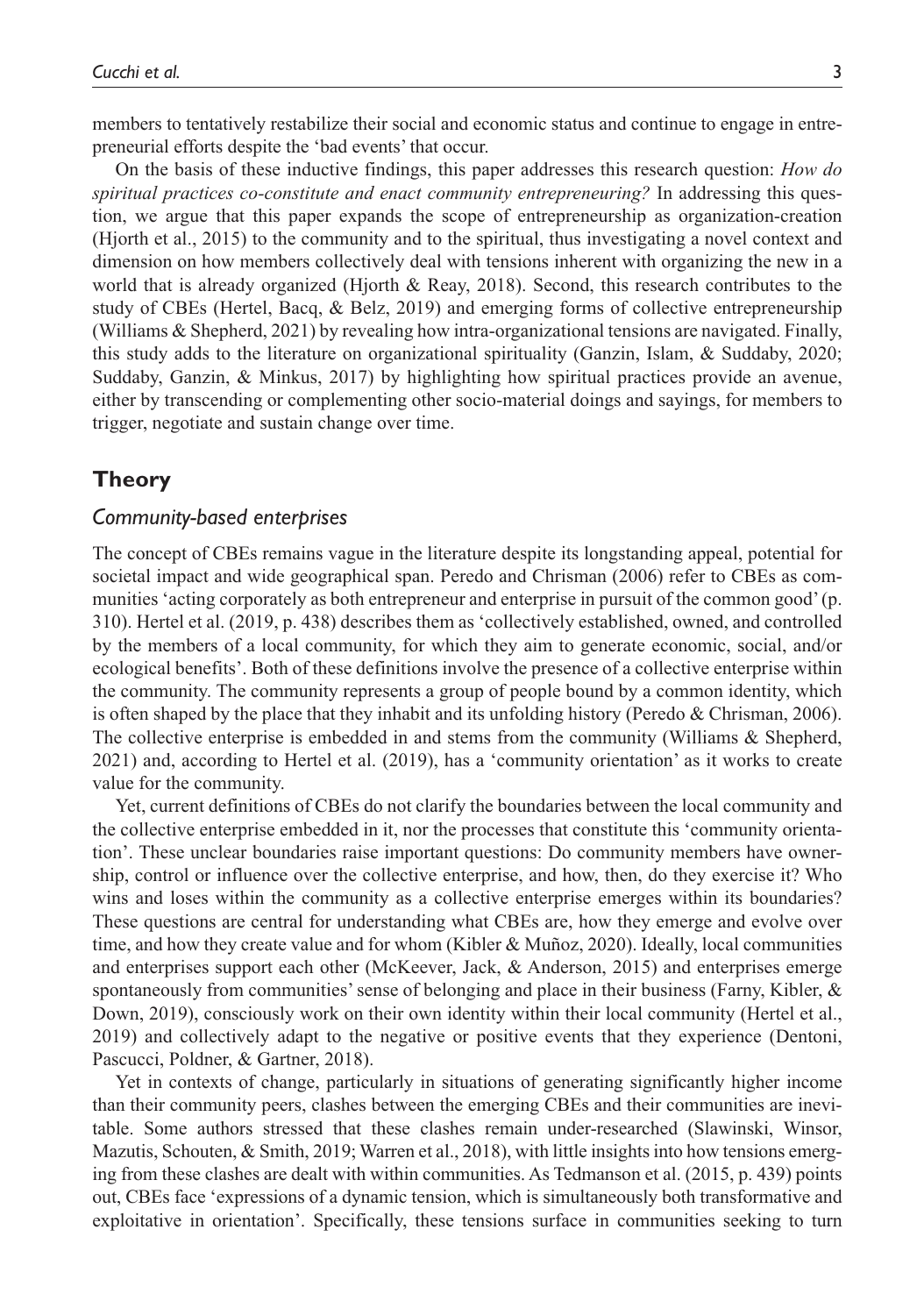themselves into enterprises, in particular, as external actors – such as non-governmental organizations (NGOs) and/or international donors – intervene within communities and purposively alter their structures (Qureshi, Sutter, & Bhatt, 2018; van Wijk, van Wijk, Drost, & Stam, 2020; Venkataraman, Vermeulen, Raaijmakers, & Mair, 2016) as has occurred in the Chewa community in this study. Even to a lesser extent the CBE literature has explored how communities and their members deal with the socio-economic inequalities (Chemouni, 2018) and power dynamics that underpin these tensions (Kleinhans, Bailey, & Lindbergh, 2019).

To address this knowledge gap, this study focuses on *community entrepreneuring* as organizationcreation process of CBEs. We take such a processual view (Hjorth et al., 2015) of community entrepreneuring by analysing how community members navigate the tensions inherent with organizing a collective enterprise in a local community context that already has organized norms and customs.

#### *A practice lens on community*

To understand *community entrepreneuring* with such a processual view (Hjorth et al., 2015), we zoom into the practices that together co-constitute a CBE organization-creation process. As 'contemporary organizing is increasingly understood to be complex, dynamic, distributed, mobile, transient and unprecedented' (Feldman & Orlikowski, 2011, p. 1240), CBEs can be seen as constituted of *practices* and *material arrangements* (Schatzki, 2006). We see practices as entrenched with the organizations that they inhabit (Schatzki, 2005, 2006). In organizations, practices are informed by rules (i.e. explicit formulations that prescribe or instruct an action needs to be done) and by 'practical' and 'general' understandings. Furthermore, practices are shaped by their teleoaffective structure (Schatzki, 2005): the 'normativized and hierarchically ordered ends, projects and tasks, [. . .] emotions and even moods' (p. 480) informing the individual to enact a practice. Together, these rules and understandings shape the sets of activities that form practices, enabling people to participate in them with shared meaning.

Nevertheless, practices are not just entrenched in organizations: they also constitute them as continually mouldable entities (Schatzki, 2006). In organizations like CBEs, for example, a multitude of everyday practices enacts a collective enterprise emerging from its local community. Hence, practices of CBE organizing are mutually constitutive with the customs and norms of the local community that embed them. Analysing the consequentiality between multiple practices (Le & Bednarek, 2017) involves understanding their temporal dimensions in three ways. First, enacting a practice itself requires movements within time (e.g. in our rural Malawi context, milking takes time from start to finish). Second, practices precede and react to one another (e.g. cleaning utensils, milking and bulking) and change in material arrangements. They can form rhythms or patterns (e.g. planting when the first rain starts to fall). Third, an individual can combine the past (e.g. experiences of famines, poverty, arable farming) and the future (e.g. achieving a sustainable livelihood) by enacting a practice in the present (e.g. dairy farming). In our study, this analysis of the consequentiality between practices helps to understand how people's everyday activities in a CBE co-constitute processes of navigating tensions arising between a collective enterprise and the local community where it stems from. As discussed in the next section, witchcraft practices in rural Malawian communities – as imbued in mystery and ambiguity – make this analysis of consequentiality of practices inherently equivocal.

#### *Witchcraft as spiritual practice to navigate social tensions*

Our study of community entrepreneuring led us to discover that witchcraft doings and sayings play a central role in how members deal with the tensions of organizing a collective enterprise in a local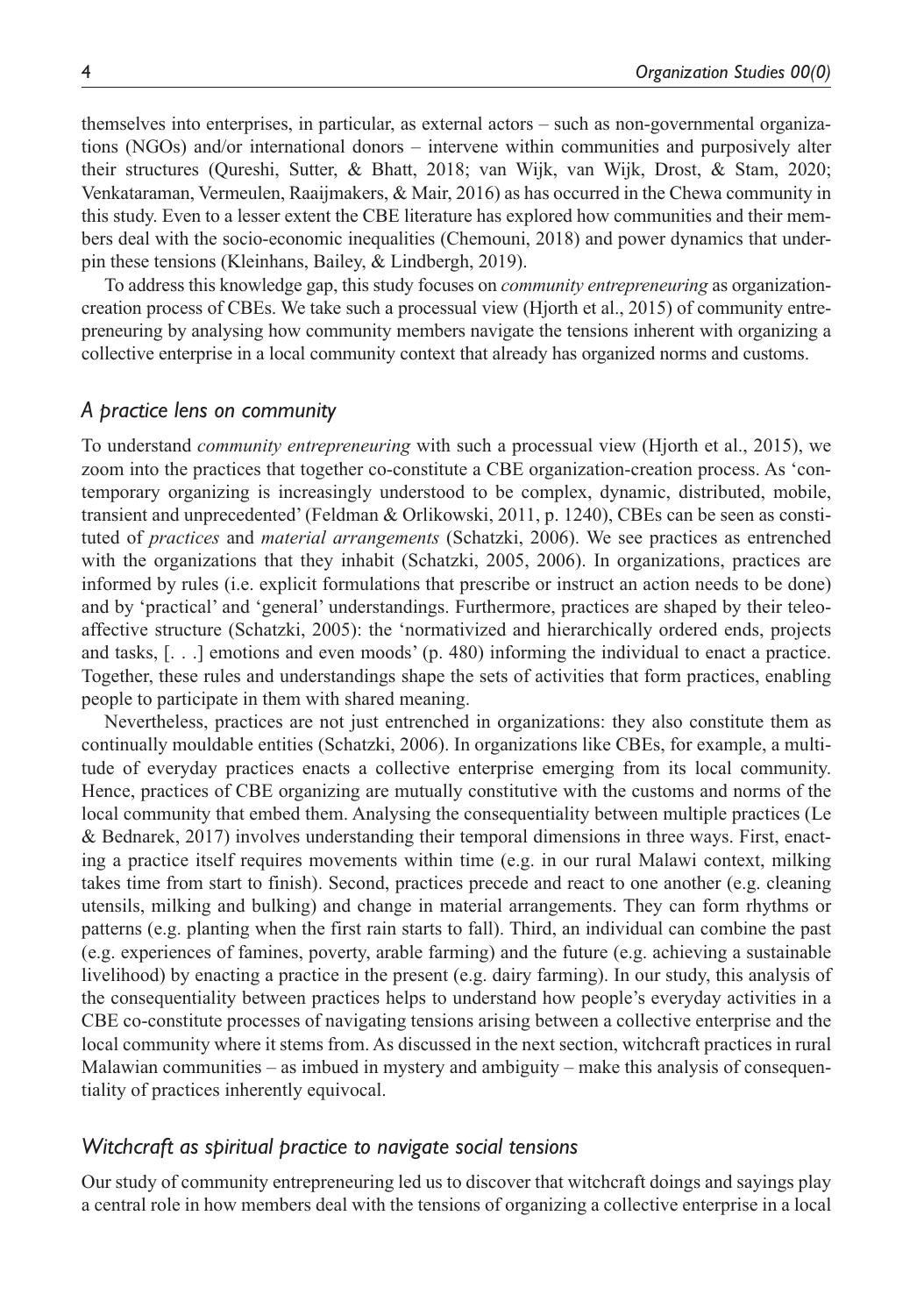community context that is already organized. Hence, in this study of community entrepreneuring, we see witchcraft in rural Malawi as an empirical example of spiritual practices. Recent organizational studies have challenged Max Weber's idea that spirituality, encompassing both religion and traditional forms of magic, including witchcraft, play a minor role in modern organizations and organizing (Weber, 1993). Juxtaposing this to the Weberian 'doctrine of disenchantment', Suddaby et al. (2017) argue that spirituality plays a remarkable role in shaping contemporary forms of organizing. Similarly, Fotaki, Altman, and Koning (2020) indicate that the 'intertwinement of the spiritual and the religious with the secular is fast becoming a hallmark of twenty-first-century "post-secular" societies' (p. 13).

Relative to other forms of spirituality, witchcraft has been often seen and practised as a socially prohibited (Evans-Pritchard, 1937; Kluckhohn, 1944) and occult form of the spiritual (Comaroff  $\&$ Comaroff, 2018). While early studies constructed witchcraft as a primitive precursor of spirituality (Tambiah, 1990), the claim that witchcraft conceptually differs from other forms of spirituality has been widely rejected for nearly a century (Gershman, 2016; Parish, 2018; Romberg, 2003). Early research focused on witchcraft particularly in traditional, and mostly rural contexts of the Global South (Evans-Pritchard, 1937). Yet, many studies also reported on witchcraft practices in the Global North – in early modern England (Sharpe, 2019) and Haitian urban communities of New York (Brown, 1999) – and in modern settings of emerging economies, e.g. investment banks in Ghana (Parish, 2018), business and political circuits in Puerto Rico (Romberg, 2003) and crime organizations involved with human trafficking across Africa and Europe (Comaroff & Comaroff, 2018). The variety of cases illustrates that witchcraft flourishes particularly when modernity and business interplay and clash with tradition and poverty.

Anthropology research demonstrates that witchcraft plays important roles in addressing social tensions, specifically issues of growing socio-economic inequality. On the one hand, it can be seen as a 'weapon of the poor' in some communities (Kluckhohn, 1944). For example, witchcraft allegations, i.e. accusing the rich of witchcraft as a means to accumulate wealth, reflect attempts to promote more equitable forms of integrating a market economy into a community. From this perspective, witchcraft is an avenue to encourage generosity, develop conformity to traditional community values, and level economic differences, as community members seek to avoid accusations of witchcraft (Kluckhohn, 1944). On the other hand, witchcraft can be seen as a sanction meant to maintain the established social order of a community against anyone seeking to accumulate wealth through business endeavors. Businesses are required to redistribute wealth or otherwise face the risk of witchcraft punishment as a result of collective jealousy (Bjerregaard & Lauring, 2012).

Similar to other forms of spirituality, the ambiguous role of witchcraft suggests that witchcraft entangles inexorably with power dynamics in communities (Lewis, 2003). Witchcraft provides feasible explanations for sudden and unexpected health, work and family misfortunes, as it gives answers to those asking 'Why me? Why now?' questions that transcend empirical examination (Evans-Pritchard, 1937). The consequent talking that occurs in communities around 'bad events' framed as witchcraft can be seen as an approach for gaining power more than for gaining knowledge (Romberg, 2003). Exploiting the mystery that inherently surrounds witchcraft represents a game of collective deception (Lewis, 2003) where power dynamics 'boil down to words' (Romberg, 2003, p. 8). This means that witchcraft 'is not solely about the ability to cause evil to someone, but on creating a misunderstanding about who it is that desires the misfortune of the bewitched.' (Favret-Saada, 1980, p. 11). Gossiping and rumors about who made use of witchcraft, how witchcraft was used, why it was used and against whom it was used, represent common practices that shape the social orders of communities (Bjerregaard & Lauring, 2012).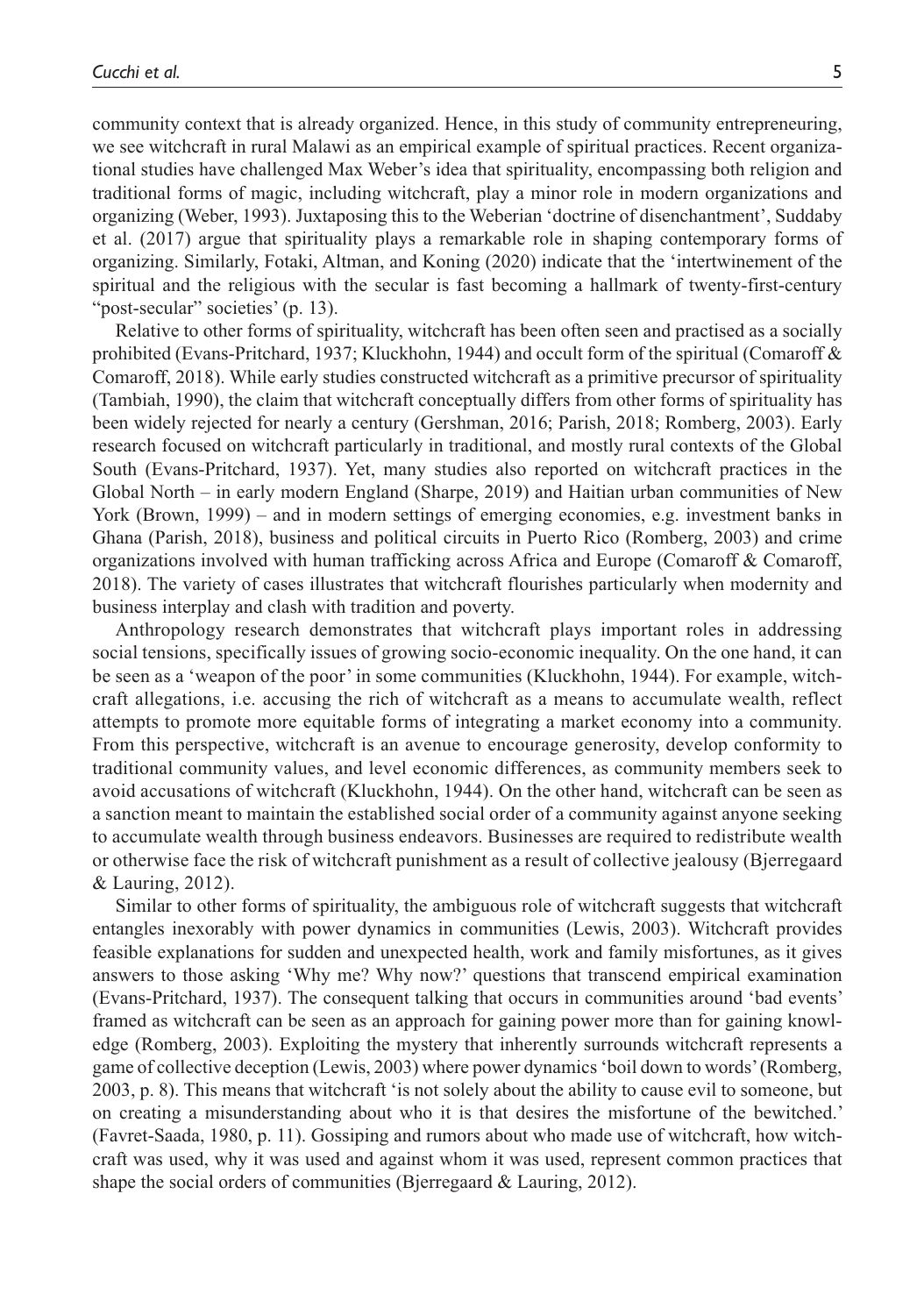## **Methods**

#### *Research context*

We studied the practices taking place within a Malawian rural community around the emergence of a CBE, namely the 'Milk Bulking Group' (MBG), with the initial purpose of understanding how CBE members dealt with adversities that may arise from within or outside their boundaries. We chose a small trading town in Central Malawi for three reasons. First, as isolated and reachable only through dirt roads, we expected it to represent a community strongly bound by common values and traditions. Most of its inhabitants are Chewa, an ethnic group with communitarian virtues stemming from Ubuntu (Kayange, 2018). Second, we expected this rural community to be subject to market-driven changes, as trade has been growing in the past decade. Third, the MBG was set up to function as a collective enterprise meant to support farmers in moving towards more resilient livelihoods. This emerged as a dairy collective enterprise triggered by the intervention of a development project led by an international NGO. The NGO left full ownership of the MBG to local community members in the late 1980s and that moment marked the start of the CBE.

Having grown from 10 to 300 members from the early 1980s to the late 2010s and becoming the main regional milk supplier, the MBG has been impacting the local economy and changed the socio-economic balance of the community. New MBG members are chosen by its leaders to receive newborn calves on the basis of 'pass-on program' conditions: new members must have superior access to land, fodder and resources to build a cow corral relative to other farmers. MBG members have a wide range of benefits over other community members. Having a cow (or cows) guarantees access to nutritious milk and the possibility to use the cows as collateral. Thanks to their monthly dairy income, MBG members can restructure their houses, access manure as fertilizer for their fields, fulfil basic family needs and pay their children's school fees. While the advent of the dairy enterprise has been beneficial for some, it also brought unprecedented economic disparities within the community. Therefore, an imbalance in socio-economic status between CBE members and their community peers has emerged, which clashes with traditional Chewa communitarian virtues.

## *Data collection*

The field work involved two months of full immersion in the community by the first author and an interpreter in late 2018. We chose to 'position ourselves in the midst of the scene of action' (Nicolini, 2017, p. 19) to offer our own accounts of practices. The recurring doings and sayings were listed in a database along its columns, whereas data sources for each practice were ordered along its rows. This helped ensure that constituting practices were interpreted on the basis of a variety of data sources (Table 1).

In the first three weeks, the first author engaged in continuous observation within the community. We combined observation and go-along interviews with MBG members to observe their 'spatial practices in situ while accessing their experiences and interpretations at the same time' (Kusenbach, 2003, p. 463). This was crucial to understand how they co-constituted the CBE embedded in the community, including its dynamic and messy boundaries (Schatzki, 2006). During go-along interviews, several instances revealed that dairy farmers experienced tensions between their traditional community norms and the MBG rules, and that these were related to witchcraft (*ufiti* in Chichewa language). The interpreter played a critical role at this stage, as the first author was an outsider, being an academic from Europe. By revealing his Chewa origins to the villagers, the interpreter made it clear that he could understand and relate to witchcraft. Once the role of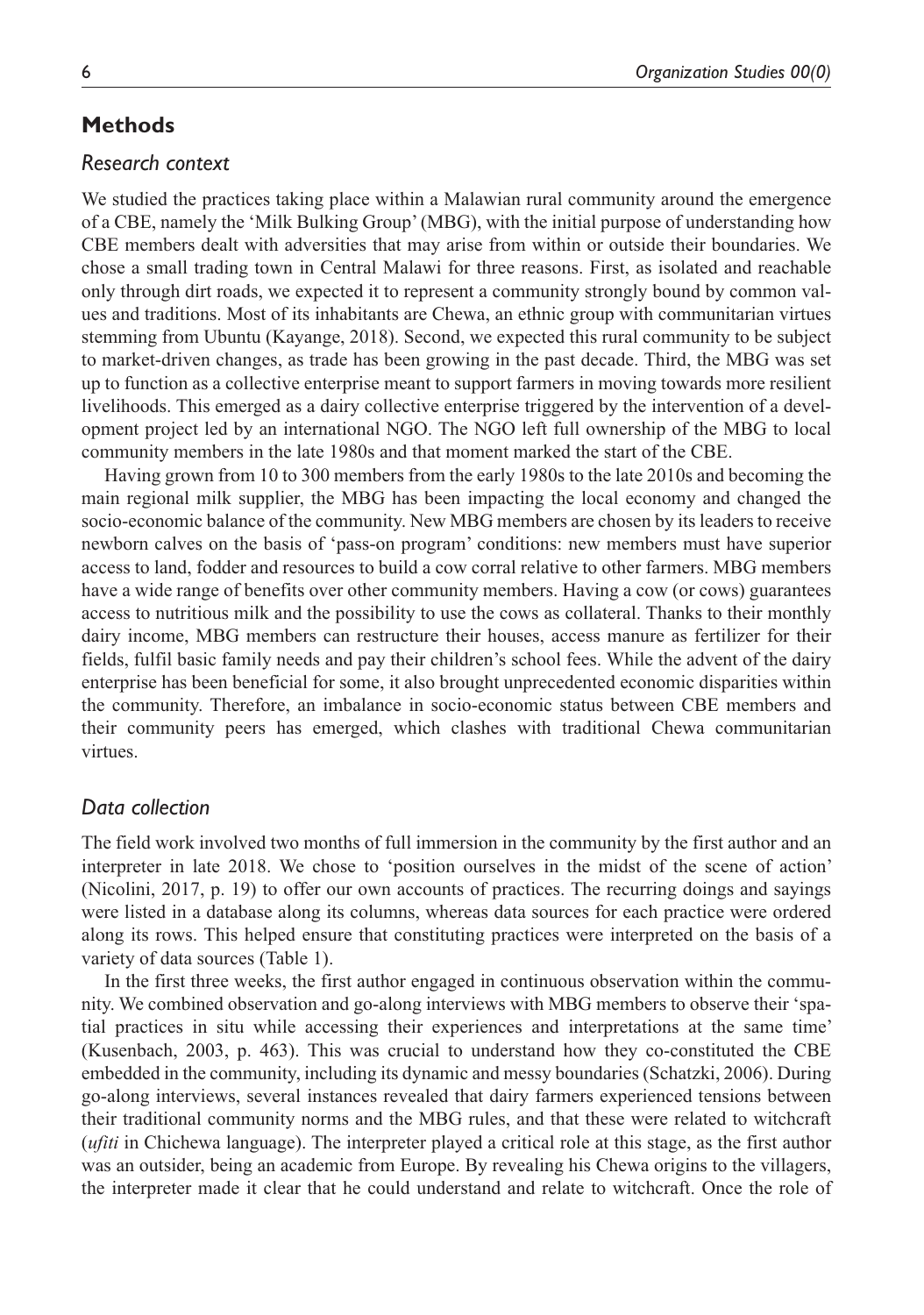| Data source                   | Description                                                                                                                                            | Volume of data                                     |
|-------------------------------|--------------------------------------------------------------------------------------------------------------------------------------------------------|----------------------------------------------------|
| <b>Observation</b><br>notes   | Informal conversations; observations of the<br>village (as 'fly on the wall'); observations<br>during go-along interviews                              | 178 pages in A5 format                             |
| Semi-structured<br>interviews | Interviews (transcribed verbatim) with:<br>dairy farmers; community members; Milk<br>Bulking Group (MBG) leaders; traditional<br>healers (see Table 2) | 35 interviews (164 pages)<br>in A4 format)         |
| <b>MBG</b><br>documents       | Documents on: strategic business plan of<br>MBG; history of cooperative formation;<br>financial profile of farmers                                     | 35 pages (in A4 format)                            |
| <b>Pictures</b>               | Selected pictures taken during observations<br>and go-along interviews                                                                                 | 212 pictures                                       |
| Go-along<br><b>interviews</b> | Transcribed narratives of videos recorded<br>while walking and engaging with the farmers<br>(see Table 2)                                              | 15 go-along interviews<br>(138 pages in A4 format) |

witchcraft as a form of spirituality came to the fore, the first author and the interpreter engaged in dialogues about whether witchcraft were 'factual events' or beliefs, and how to interpret what they saw and heard in the field. From these observations and reflections, field notes were systematically written down in a notebook. Observations were recorded in one column and subjective interpretations and responses in another to stimulate reflection on what we found surprising, intriguing and disturbing (Wolfinger, 2002).

To find out more about the role of witchcraft practices in navigating tensions within the community, in the following five weeks we progressively focused our semi-structured interviews (Table 1) towards the informants involved, with different roles, in these practices: dairy farmers, traditional healers and MBG managers (Table 2). From interviews, we learned about the 'hard to observe' (Stake, 2010) and delineated clearer contours of the arising tensions. Witchcraft is a sensitive subject to talk about; the interpreter was sometimes scared to visit traditional healers as they 'could even follow the first author to his country of origin and see what he was doing'. The first author therefore had to rapidly learn when and how to phrase questions in ways that do not unwittingly disrespect or endanger interviewees and the interpreter.

#### *Data analysis*

We engaged in theorizing starting from empirical data and iteratively moving towards theory. To do so, we confronted patterns emerging from fieldnotes and narratives with several theoretical lenses, going back and forth to find suitable ways to generalize from our empirical case. This iteration involved the following stages.

*Zooming into practices.* We identified recurring practices that emerged from notes and interview narratives, and graphically represented them in taxonomies. This helped to gauge a common view of patterns within the data, since members of our research team held different distances to the data collection, research experience and theoretical background (Alvesson & Sköldberg, 2018). Following Schatzki (2005), we explored the multitude of practice-material arrangement bundles, including their spatial dimensions, and built a preliminary understanding of how the meanings of community members' practices were locally interpreted. This analytical process first revealed that witchcraft doings and sayings were frequent among MBG members.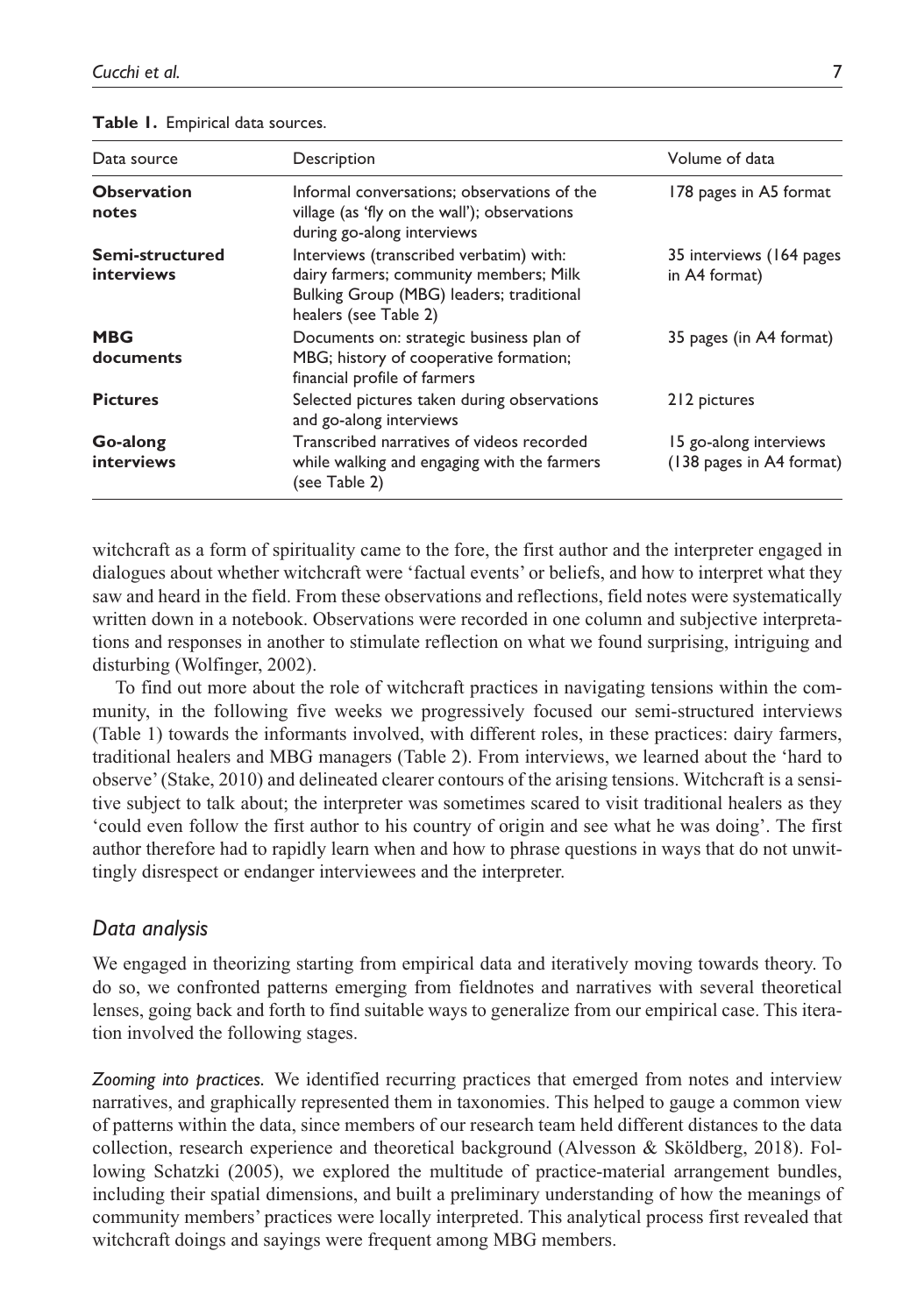| <b>Table 2.</b> List of interviews and go-along interview.                                  |                              |                                |                             |                          |
|---------------------------------------------------------------------------------------------|------------------------------|--------------------------------|-----------------------------|--------------------------|
| Individual                                                                                  | Ethnic<br>dno.l <sup>8</sup> | Data collection                | Role in the community       | Role in the MBG          |
|                                                                                             | Chewa                        | Interview (40 min)             | Member of the village       | Member of the MBG        |
| Dairy farmer I<br>Dairy farmer 2<br>Dairy farmer 3<br>Dairy farmer 4<br>Dairy farmer 5      | Ngoni                        | Interview (53 min)             | Member of the village       | Member of the MBG        |
|                                                                                             | Chewa                        | Interview (1.30 hr)            | Treasurer local church      | Member of the MBG        |
|                                                                                             | Chewa                        | Interview (1.50 hr)            | Member of the village       | Member of the MBG        |
|                                                                                             | Chewa                        | Interview (1.43 hr)            | Village chief               | Member of the MBG        |
| <b>Dairy farmer 6</b>                                                                       | Chewa                        | Interview $+$ Go along (6 hr)  | Member of the village       | Member of the MBG        |
| <b>Dairy farmer</b>                                                                         | Chewa                        | Interview $+$ Go along (11 hr) | Member Pentecostal church   | Member of the MBG        |
| Dairy farmer 8                                                                              | Chewa                        | Interview $+$ Go along (8 hr)  | Member of the village       | Member of the MBG        |
| <b>Dairy farmer</b> 9                                                                       | Chewa                        | Interview + Go along (8 hr)    | Member of the village       | Member of the MBG        |
| Dairy farmer 10<br>Dairy farmer 11<br>Dairy farmer 12<br>Dairy farmer 13<br>Dairy farmer 14 | Chewa                        | Interview $+$ Go along (12 hr) | Graveyard janitor           | Veterinary assistant     |
|                                                                                             | Chewa                        | Interview $+$ Go along (14 hr) | Member of the village       | MBG representative       |
|                                                                                             | Chewa                        | Interview $+$ Go along (9 hr)  | Group village head          | Member of the MBG        |
|                                                                                             | Chewa                        | Interview $+$ Go along (10 hr) | Treasurer community         | Executive member MBG     |
|                                                                                             | Ngoni                        | Interview $+$ Go along (12 hr) | Village chief               | Executive member MBG     |
| <b>Dairy farmer 15</b>                                                                      | Chewa                        | Interview + Go along (10 hr)   | Preacher Pentecostal church | Member of the MBG        |
| Dairy farmer I                                                                              | Chewa                        | Interview $+$ Go along (13 hr) | Member of the village       | Chairman of zone 6       |
| Dairy farmer I                                                                              | Chewa                        | Interview $+$ Go along (15 hr) | Chief of village sector     | Loan-subcommittee member |
| Dairy farmer 18                                                                             | Chewa                        | Interview + Go along (18 hr,   | Member of the village       | Executive member MBG     |
|                                                                                             |                              | night staying in the farm)     |                             |                          |
|                                                                                             |                              |                                |                             | (Continued)              |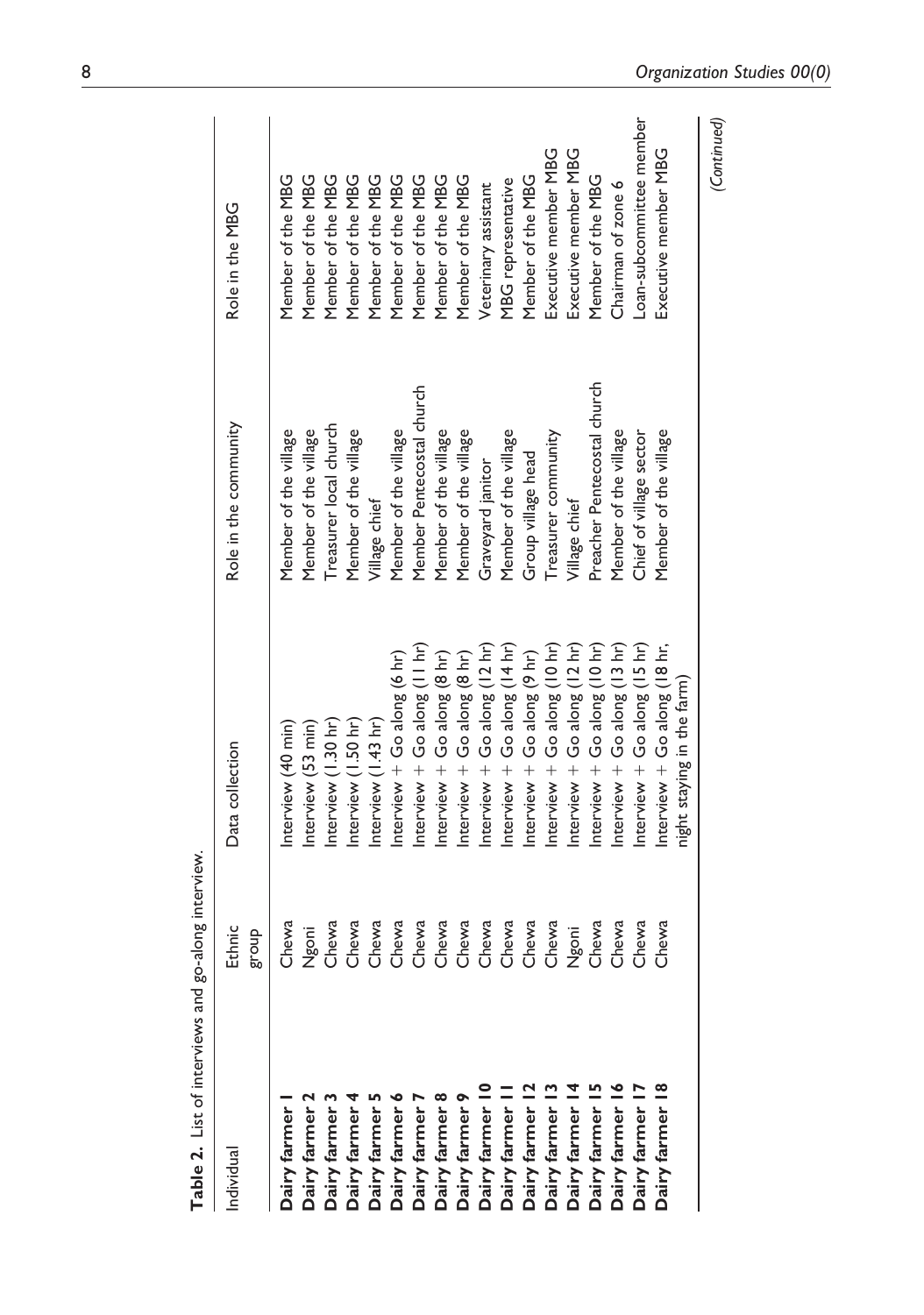| Manager cooperative<br>Member of the MBG<br>Member of the MBG<br>Member of the MBG<br>Member of the MBG<br>Artificial Inseminator<br>Member of the MBG<br>Member of the MBG<br>Member of the MBG<br>Member of the MBG<br>Chairman Zone 2<br>Role in the MBG<br>Chairman MBG<br>Milk buyer<br>None<br>None<br>None<br>None<br>Active member of Roman<br>Secretary of village sector<br>Role in the community<br>Member of the village<br>Member of the village<br>Member of the village<br>Member of the village<br>Member of the village<br>Member of the village<br>Member of the village<br>Member of the village<br>Member of the village<br>Member of the village<br>Member of the village<br>Member of the village<br>Member of the village<br>Group village head<br>Catholic church<br>Village chief<br>Interview $+$ Go along (7 hr)<br>Interview + Go along $(8 \text{ hr})$<br>Interview $(3 \ hr + 2 \ hr)$<br>Interview (I.I5 hr)<br>Interview (2.30 hr)<br>Interview (1.30 hr)<br>Interview (1.05 hr)<br>Interview (1.30 hr)<br>Interview $(1.10 \text{ hr})$<br>Interview (35 min)<br>Interview (50 min)<br>Interview (28 min)<br>Interview (40 min)<br>Interview (50 min)<br>Interview (I hr)<br>Interview (I hr)<br>Interview (I hr)<br>Data collection<br>Chewa<br>Chewa<br>Chewa<br>Chewa<br>Chewa<br>Chewa<br>Chewa<br>Chewa<br>Chewa<br>Chewa<br>Chewa<br>Chewa<br>Chewa<br>Chewa<br>Chewa<br>Chewa<br>Ethnic<br>Ngoni<br>dno.l <sup>8</sup><br>Community member 2<br>Community member I<br><b>Traditional healer 4</b><br><b>Traditional healer 2</b><br><b>Traditional healer 3</b><br><b>Traditional healer</b> 1<br>Dairy farmer 19<br>Dairy farmer 26<br>Dairy farmer 22<br>Dairy farmer 23<br>Dairy farmer 24<br>Dairy farmer 25<br>Manager MBG<br><b>Teacher 2</b><br><b>Teacher</b> I<br>Individual | Table 2. (Continued) |  |  |
|--------------------------------------------------------------------------------------------------------------------------------------------------------------------------------------------------------------------------------------------------------------------------------------------------------------------------------------------------------------------------------------------------------------------------------------------------------------------------------------------------------------------------------------------------------------------------------------------------------------------------------------------------------------------------------------------------------------------------------------------------------------------------------------------------------------------------------------------------------------------------------------------------------------------------------------------------------------------------------------------------------------------------------------------------------------------------------------------------------------------------------------------------------------------------------------------------------------------------------------------------------------------------------------------------------------------------------------------------------------------------------------------------------------------------------------------------------------------------------------------------------------------------------------------------------------------------------------------------------------------------------------------------------------------------------------------------------------------------------------------------------------------------------------------------------------------------------|----------------------|--|--|
| Dairy farmer 20<br>Dairy farmer 21                                                                                                                                                                                                                                                                                                                                                                                                                                                                                                                                                                                                                                                                                                                                                                                                                                                                                                                                                                                                                                                                                                                                                                                                                                                                                                                                                                                                                                                                                                                                                                                                                                                                                                                                                                                             |                      |  |  |
|                                                                                                                                                                                                                                                                                                                                                                                                                                                                                                                                                                                                                                                                                                                                                                                                                                                                                                                                                                                                                                                                                                                                                                                                                                                                                                                                                                                                                                                                                                                                                                                                                                                                                                                                                                                                                                |                      |  |  |
|                                                                                                                                                                                                                                                                                                                                                                                                                                                                                                                                                                                                                                                                                                                                                                                                                                                                                                                                                                                                                                                                                                                                                                                                                                                                                                                                                                                                                                                                                                                                                                                                                                                                                                                                                                                                                                |                      |  |  |
|                                                                                                                                                                                                                                                                                                                                                                                                                                                                                                                                                                                                                                                                                                                                                                                                                                                                                                                                                                                                                                                                                                                                                                                                                                                                                                                                                                                                                                                                                                                                                                                                                                                                                                                                                                                                                                |                      |  |  |
|                                                                                                                                                                                                                                                                                                                                                                                                                                                                                                                                                                                                                                                                                                                                                                                                                                                                                                                                                                                                                                                                                                                                                                                                                                                                                                                                                                                                                                                                                                                                                                                                                                                                                                                                                                                                                                |                      |  |  |
|                                                                                                                                                                                                                                                                                                                                                                                                                                                                                                                                                                                                                                                                                                                                                                                                                                                                                                                                                                                                                                                                                                                                                                                                                                                                                                                                                                                                                                                                                                                                                                                                                                                                                                                                                                                                                                |                      |  |  |
|                                                                                                                                                                                                                                                                                                                                                                                                                                                                                                                                                                                                                                                                                                                                                                                                                                                                                                                                                                                                                                                                                                                                                                                                                                                                                                                                                                                                                                                                                                                                                                                                                                                                                                                                                                                                                                |                      |  |  |
|                                                                                                                                                                                                                                                                                                                                                                                                                                                                                                                                                                                                                                                                                                                                                                                                                                                                                                                                                                                                                                                                                                                                                                                                                                                                                                                                                                                                                                                                                                                                                                                                                                                                                                                                                                                                                                |                      |  |  |
|                                                                                                                                                                                                                                                                                                                                                                                                                                                                                                                                                                                                                                                                                                                                                                                                                                                                                                                                                                                                                                                                                                                                                                                                                                                                                                                                                                                                                                                                                                                                                                                                                                                                                                                                                                                                                                |                      |  |  |
|                                                                                                                                                                                                                                                                                                                                                                                                                                                                                                                                                                                                                                                                                                                                                                                                                                                                                                                                                                                                                                                                                                                                                                                                                                                                                                                                                                                                                                                                                                                                                                                                                                                                                                                                                                                                                                |                      |  |  |
|                                                                                                                                                                                                                                                                                                                                                                                                                                                                                                                                                                                                                                                                                                                                                                                                                                                                                                                                                                                                                                                                                                                                                                                                                                                                                                                                                                                                                                                                                                                                                                                                                                                                                                                                                                                                                                |                      |  |  |
|                                                                                                                                                                                                                                                                                                                                                                                                                                                                                                                                                                                                                                                                                                                                                                                                                                                                                                                                                                                                                                                                                                                                                                                                                                                                                                                                                                                                                                                                                                                                                                                                                                                                                                                                                                                                                                |                      |  |  |
|                                                                                                                                                                                                                                                                                                                                                                                                                                                                                                                                                                                                                                                                                                                                                                                                                                                                                                                                                                                                                                                                                                                                                                                                                                                                                                                                                                                                                                                                                                                                                                                                                                                                                                                                                                                                                                |                      |  |  |
|                                                                                                                                                                                                                                                                                                                                                                                                                                                                                                                                                                                                                                                                                                                                                                                                                                                                                                                                                                                                                                                                                                                                                                                                                                                                                                                                                                                                                                                                                                                                                                                                                                                                                                                                                                                                                                |                      |  |  |
|                                                                                                                                                                                                                                                                                                                                                                                                                                                                                                                                                                                                                                                                                                                                                                                                                                                                                                                                                                                                                                                                                                                                                                                                                                                                                                                                                                                                                                                                                                                                                                                                                                                                                                                                                                                                                                |                      |  |  |
|                                                                                                                                                                                                                                                                                                                                                                                                                                                                                                                                                                                                                                                                                                                                                                                                                                                                                                                                                                                                                                                                                                                                                                                                                                                                                                                                                                                                                                                                                                                                                                                                                                                                                                                                                                                                                                |                      |  |  |
|                                                                                                                                                                                                                                                                                                                                                                                                                                                                                                                                                                                                                                                                                                                                                                                                                                                                                                                                                                                                                                                                                                                                                                                                                                                                                                                                                                                                                                                                                                                                                                                                                                                                                                                                                                                                                                |                      |  |  |
|                                                                                                                                                                                                                                                                                                                                                                                                                                                                                                                                                                                                                                                                                                                                                                                                                                                                                                                                                                                                                                                                                                                                                                                                                                                                                                                                                                                                                                                                                                                                                                                                                                                                                                                                                                                                                                |                      |  |  |
|                                                                                                                                                                                                                                                                                                                                                                                                                                                                                                                                                                                                                                                                                                                                                                                                                                                                                                                                                                                                                                                                                                                                                                                                                                                                                                                                                                                                                                                                                                                                                                                                                                                                                                                                                                                                                                |                      |  |  |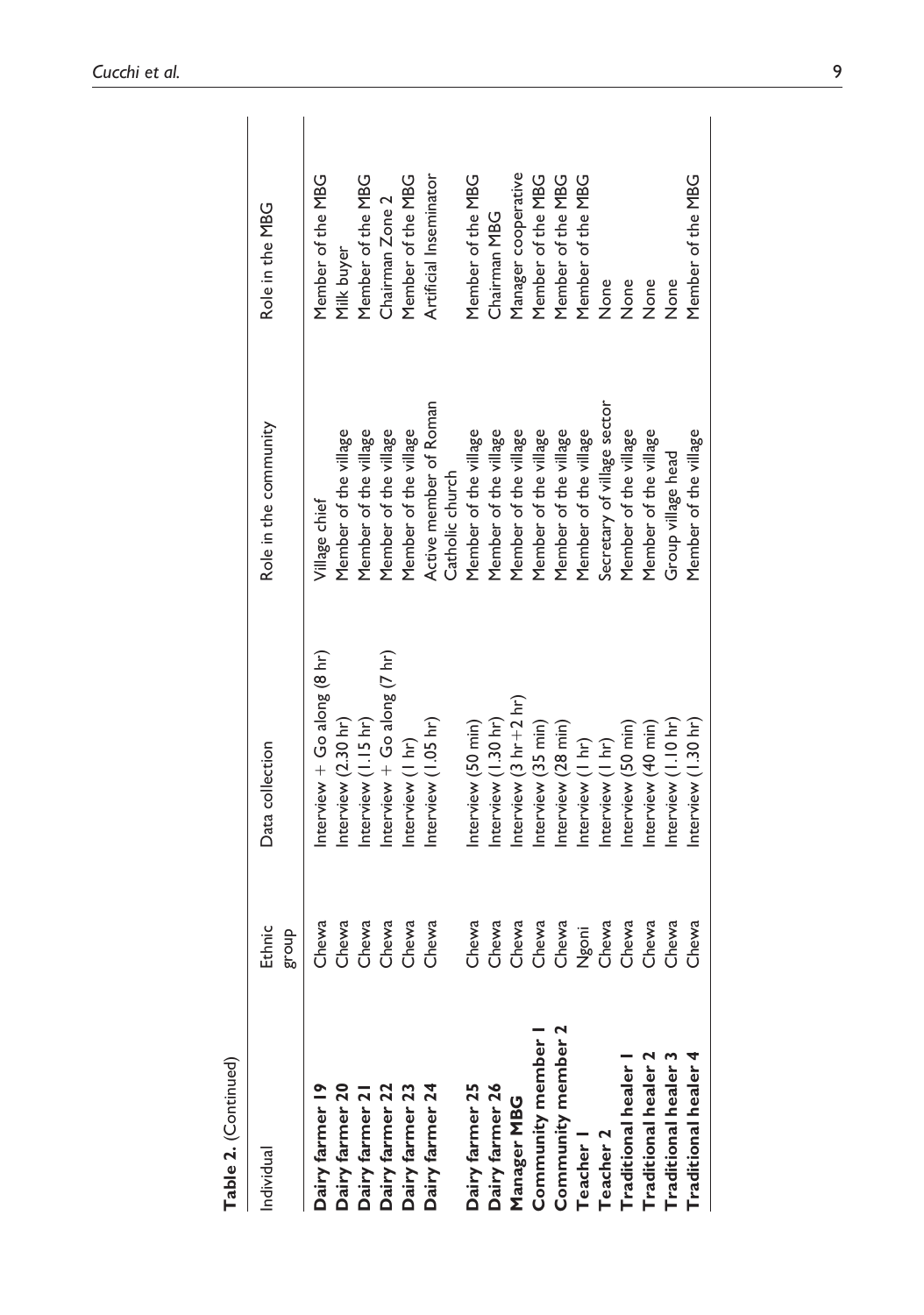*Abstracting from practices.* We used Gioia, Corley, and Hamilton (2013) to systematically move from our empirical understanding of practices to higher levels of generalization.<sup>1</sup> In doing so, we realized that CBE members' doings and sayings could be first generalized as sets of resource accumulation and redistribution practices, including clashes and fears emerging between the two. Second, we noticed that community members interpreted what they referred to as 'bad events' through either spiritual or socio-material lenses, or both, also with an intent to make others believe their interpretation. Finally, we noted that CBE members either combined or chose spiritual and sociomaterial practices to cope with these 'bad events' and build collective sustenance in interaction with their CBE and community leaders.

*Understanding the consequentiality of practices.* We organized these recurring practices and their abstractions into an emerging process by zooming out from each practice to understand their mosaic in terms of consequentiality (Le  $\&$  Bednarek, 2017). This stage was crucial to grasp the temporality and causality among the practices that we brought together in a process-based model (Figure 1). Through this stage, we realized how the practices interpreted by community members, together, were reflected an underlying substratum of mystery and ambiguity related to 'bad events' on one hand; and represented a way to channel, amplify and tame tensions related to socio-economic inequality and the constituted social order in the community on the other hand. The processual narrative that 'keeps together the variety of practices involved (described in the tables<sup>1</sup>) constitutes the core of the findings.

*Reflecting on our own practices.* Reflexivity took place throughout data collection and analysis by paying specific attention to elements informed by previous scientific work and in dialogue with our study subjects. The lead researcher and the interpreter organized two workshops – the first with 40 members within the local community, and the second with 20 dairy value chain stakeholders of the community – to inform, discuss and deepen our preliminary understandings of the process of navigating community tensions. Yet, aware of the mystery and ambiguity surrounding witchcraft, the research team did not mention it in collective discussions. Further reflexivity was encouraged through friendly reviews from practice theory, organization and entrepreneurship scholars during a paper development workshop.

## **Findings**

We theorize community entrepreneuring as a spiritual process of navigating intra-community tensions arising from the socio-economic inequality that occurs with the emergence of a CBE. At the crux of this process, *'bad events'* happen (Figure 1). 'Bad events' – overwhelmingly referred to by community members, whether belonging to the CBE or not – take place in an aura of mystery about what exactly happened, who made it happen, why and how. The *mystery surrounding 'bad events' generates ambiguity* among community members about what to believe and who to believe; and at the same time, the presence of mystery *helps to deal with the ambiguity* that is inherent with organizing a CBE in an already organized community. *Community members' practices reflect this mystery* and include a multitude of spiritual doings and sayings that intertwine with mundane socio-material ones. Together, these practices involve preparing for, framing, coping with and building collective sustenance from these 'bad events'. Through the unfolding of these practices over time, 'bad events' reveal fluxes of underlying tensions among community members that relate to increases and partial compensations for *socio-economic inequality*, as well as temporary disruptions and re-establishments of the community *social order*. Given their centrality, we begin by outlining the spiritual process of community entrepreneuring by describing these 'bad events'.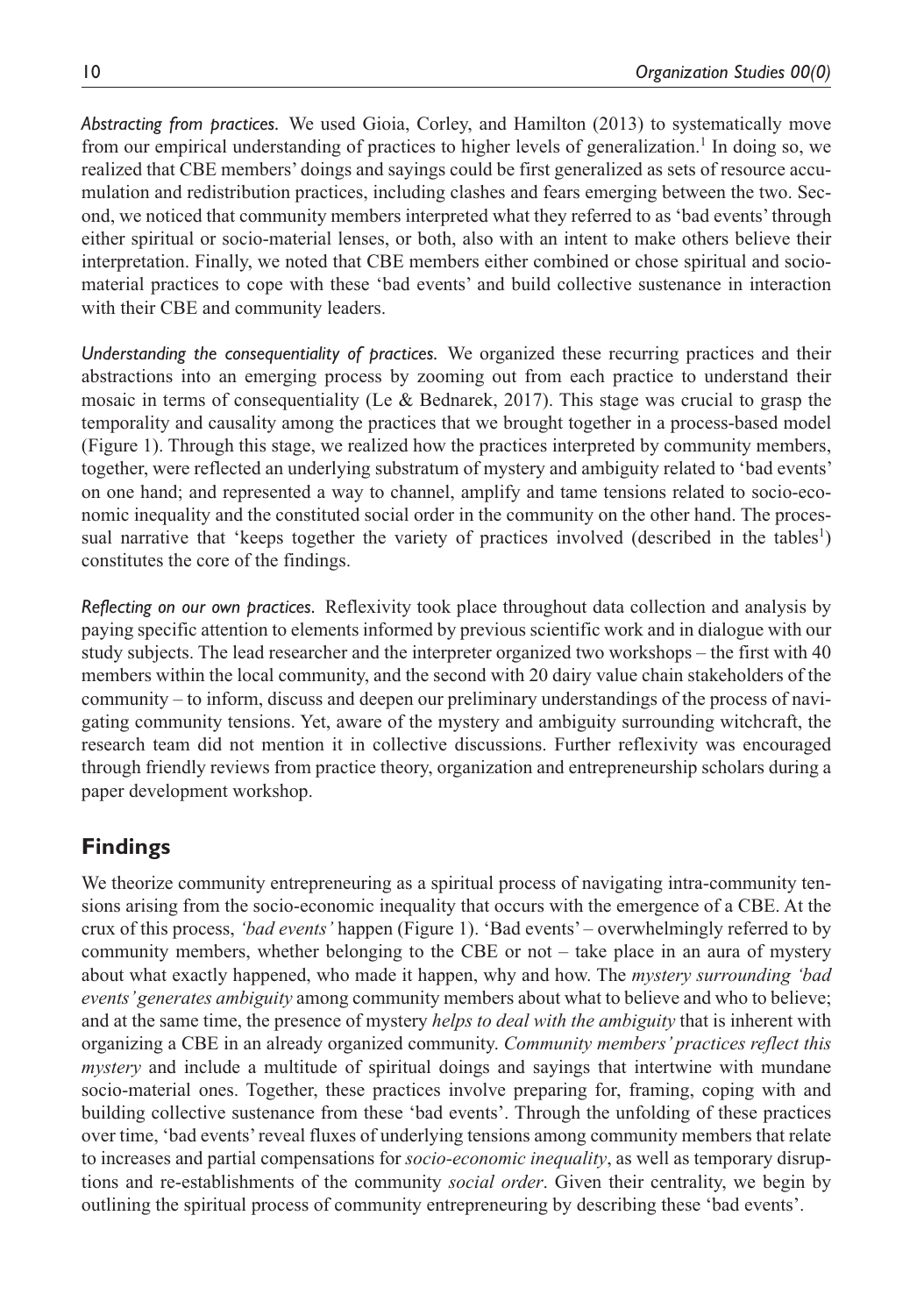

**Figure 1.** Figure 1: Community entrepreneuring as spiritual process of navigating intra-community tensions.

## *'Bad events'*

'Bad events' are tragic, often horrific happenings that could potentially affect any community member. In rural Malawi, for instance, 'bad events' include the death of the only livestock supporting a household, a failed calf delivery, the appearance of a sudden disease in a family member, a major or fatal accident. These events occur with regularity in the community, and CBE members live in fear that 'bad events' could happen to them: 'My goat ate something [. . .]. The moment I came back, it was producing a lot of saliva and died on the spot,' revealed one dairy farmer. And he added: 'I was hit by a thunder. From there [. . .] my baby started suffering from epilepsy.' A couple of dairy farmers professed: 'One day we found a nail on the udder of the cow, and another time our cow's tail was suddenly wounded.' Even more inexplicably: 'One day we were sleeping, and we found some cuts over here [showing her right hand] and my husband had them on the left hand.'

These 'bad events' are surrounded by mystery and ambiguity. Based on community members' knowledge, the causes of these misfortunes are rationally implausible. A cow delivering clothes instead of a calf, thunder coming from a blue sky, or a sudden death without any identifiable disease, are events that they cannot comprehend on the basis of their experiences and understandings. Hence, spirituality, in this community, often takes the form of witchcraft as a way to interpret *mystery*, that is, explaining what is otherwise unexplainable. Part of the mystery is the widespread acceptance that not all 'bad events' can be scientifically understood. On the contrary, these horrific events should be kept under a veil of secrecy to avoid unleashing other malignant spiritual forces.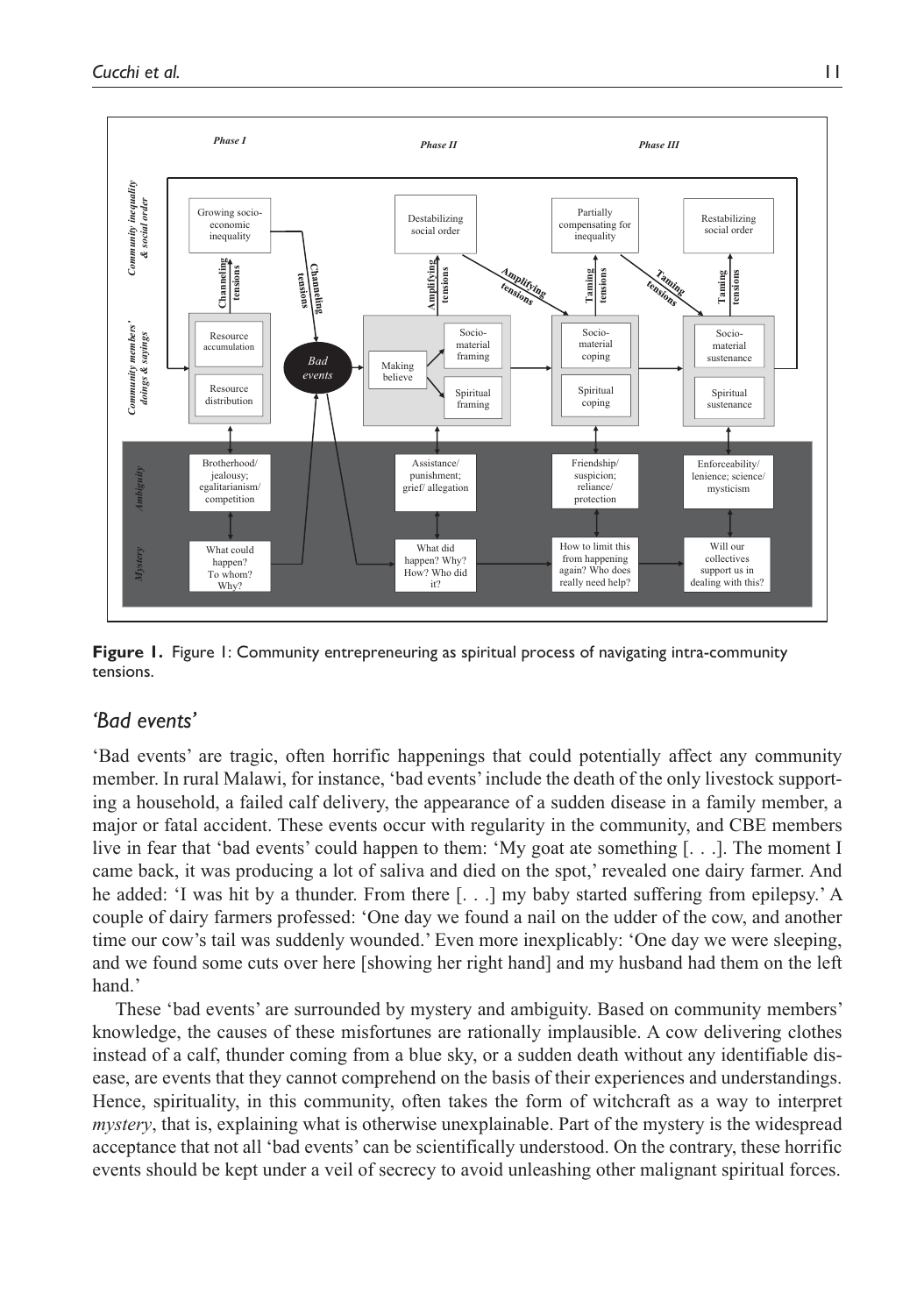Specifically, the mystery and ambiguity surrounding 'bad events' reinforce each other in the community. Because of the mystery around what happened (e.g. why the 'bad event' occurred and who was responsible for it) community members provide conflicting explanations: some may be convinced that the 'bad event' was a spiritual form of punishment, and therefore deserved by its victim. Others may accuse a neighbour of having caused the 'bad event' through witchcraft. Others might give a non-spiritual explanation for the same event; for example, a jealous neighbour could have secretly added poison to a cow's feed. Also, to some extent and in fuzzy ways, jealousy and witchcraft relate to each other. This means that the mystery surrounding 'bad events' not only generates, but is also needed to maintain ambiguity – for example, between feelings of envy but also of brotherhood among neighbours – that is often an underlying tension as the CBE emerges from the community. For example, in the village, community members act and speak about 'bad events' differently in private and in public: they often accuse each other privately, but offer assistance and show grief to each other in public. They may minimize the negative impact of these horrific events in public by espousing a reliance upon God that these events will not happen again, but privately show suspicion and articulate a plan to protect their assets and family through either magical protections (*makhwala* in Chewa) or through a variety of socio-material tactics and means.

Before and after these 'bad events', community members engage in several practices to deal with the tensions that are generated. We understand these processes of community entrepreneuring as co-constituting three consequential phases through spiritual practices: channelling intra-community tensions, amplifying them and taming them. We discuss each in turn.

## *Channelling tensions by preparing for 'bad events' (phase I)*

While 'bad events' are surrounded by mystery and ambiguity, they are not unexpected. During goalong interviews, community members often expressed fear and anxiety about what *could* happen. They wonder how these tragedies could take place, to whom, instigated by whom, why and, ultimately, whether they are doing everything possible in their capacities to prevent them. The teenage son of a dairy farmer, for example, referred to other village members that were previously around his mother during an interview: 'Those people can take the information that we are telling you and can be doing this [witchcraft] to our cow, by maybe poisoning the feed to let the cow die.' When asked why he built a high fence around his property, another farmer answered, laughing, 'Those that I fear are the artificial hyenas', implying that who might cause 'bad events' are certainly not hyenas. . . but leaves some mystery into who or what the artificial hyenas are. Later on, we ask him if he feels safe: 'Now I'm protected. Anything that may happen should fail.' We continue: even in your house? 'I don't know, but when I am inside the house, the thunder cannot reach me.'

Around the mystery surrounding these 'bad events', CBE members face several ambiguities. These ambiguities refer, in particular, to 'normativized ends' and values that clash as the CBE emerges within the community. CBE members – that is, dairy farmers associated with the MBG – belong to a community grounded on values of egalitarianism and brotherhood, that imposes a redistribute of resources instead of an accumulation. For example, farmers feel morally obliged to share their milk with poorer community members, or to pay for their basic expenses. Furthermore, they are compelled to attend traditional ceremonies, such as funerals or weddings. In relation to these community norms, witchcraft – manifesting itself through 'bad events' – *could* act as social sanction for those who do not redistribute wealth, or dedicate their time, as expected by other community members. More generally, in Chewa culture, being socio-economically equal represents a fundamental value, and those who are enriched relative to the others may be considered as witches themselves, thus accused or suspected of causing 'bad events'. Hence, the mystery of who might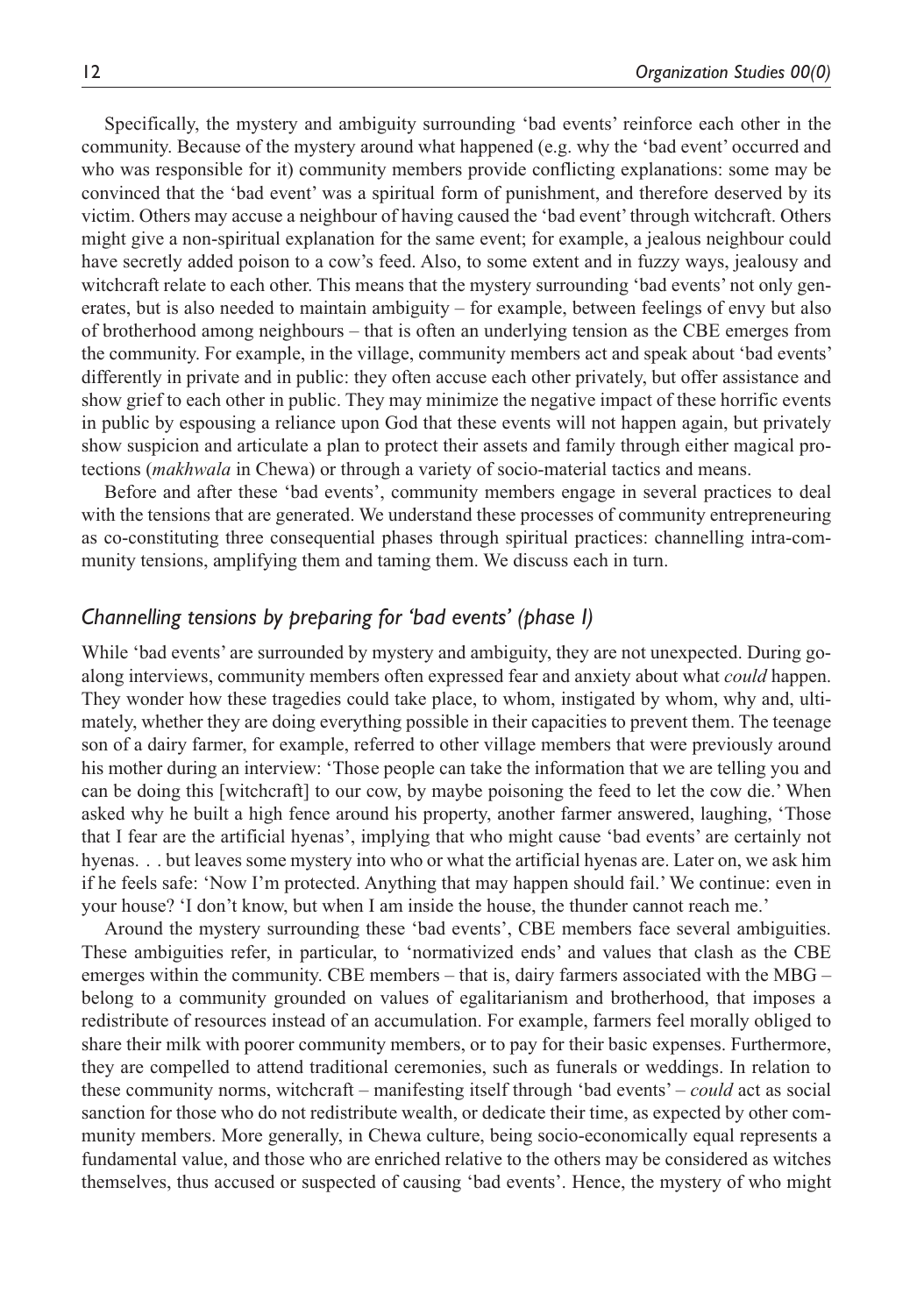instigate 'bad events' or be struck by them entangles inexorably with the ambiguity on how CBE members should behave in relation to their community peers.

Yet, while meant to encourage collective action and improve everyone's livelihoods according to egalitarianism values, CBE rules promulgate wealth creation among farmers, and the doings of CBE members often foster the jealousy of community peers. CBE members are encouraged to accumulate their resources rather than redistribute them. For example, sharing milk with other villagers is formally prohibited, and conceded only if the milk is sour, thus unsellable in the formal market. CBE members are encouraged to keep their savings in the bank to better tackle the economic shortfall during the cows' dry period. CBE members should strictly follow training advice on cow husbandry, thus their time competes with their participation in lengthy community ceremonies. If CBE members fail to follow these rules, they risk punishment by CBE management, who can expel CBE members and have their cows expropriated. If they succeed and outperform other farmers, they may win publicly recognized awards and thus be celebrated (and/or envied) as successful dairy farmers.

In this climate of fear and ambiguity, and with the introduction of resource accumulation practices alongside resource redistribution, *socio-economic inequality* in the community grows. The houses of dairy farmers and milk business people involved with the CBE are easily recognizable by metal gates, fences with iron tops and, inside their courtyards, there are often bicycles or motorbikes. The houses of seasonal subsistence farmers, representing the majority of the village inhabitants, are, instead, without a fence, with grass-thatched roofs and dried mud as opposed to solid bricks. Dairy farmers are also recognized by their distinctive characteristics and symbols: for example, they carry churns on the back of their bikes when they bulk their milk at the MBG tank – instead of sharing it with their neighbours – and, for this reason, they get labelled as greedy, egotistical and bragging. Dairy farmers who visibly invest and improve their livelihoods are publicly celebrated as successful by the CBE, while their community peers who do not own a cow may benefit only marginally and occasionally from their success.

As socio-economic inequality grows, *underlying tensions* creep into the community. In line with Chewa values, these tensions are rarely expressed overtly: good villagers should not act boastfully, either when they are envious or when they are successful. Hence, there is ambiguity that brings together brotherhood and jealousy, as well as egalitarianism and competition, which manifests itself with people acting cordially to each other in public, yet privately suspecting or accusing each other. Since these tensions cannot be expressed overtly, the expectation and then the occurrence of 'bad events' provides a secret opportunity for community members to vent their frustrations and desires for a more equal redistribution of resources. The veil of mystery that witchcraft brings with these 'bad events', though, keeps the relationships between community members' doings and sayings, the community socio-economic inequality and the occurrence of 'bad events', ambiguous.

### *Amplifying tensions by framing 'bad events' (phase II)*

In their aftermath, 'bad events' continue to be surrounded by mystery and ambiguity. Community members wonder what really happened: was it witchcraft, was it a human action, or was it a material accident? Why was this community member affected rather than others? Did (s)he deserve this 'bad event'? These questions are left without straightforward answers. This mystery fosters equivocal moods and feelings among community peers: publicly, members show grief and provide assistance to those affected. Privately, in bilateral conversations among peers or with traditional healers, they might formulate reciprocal allegations. Some may accuse others of instigating the 'bad event'. For example, a few minutes after laughing and joking with a young lady we met on the road during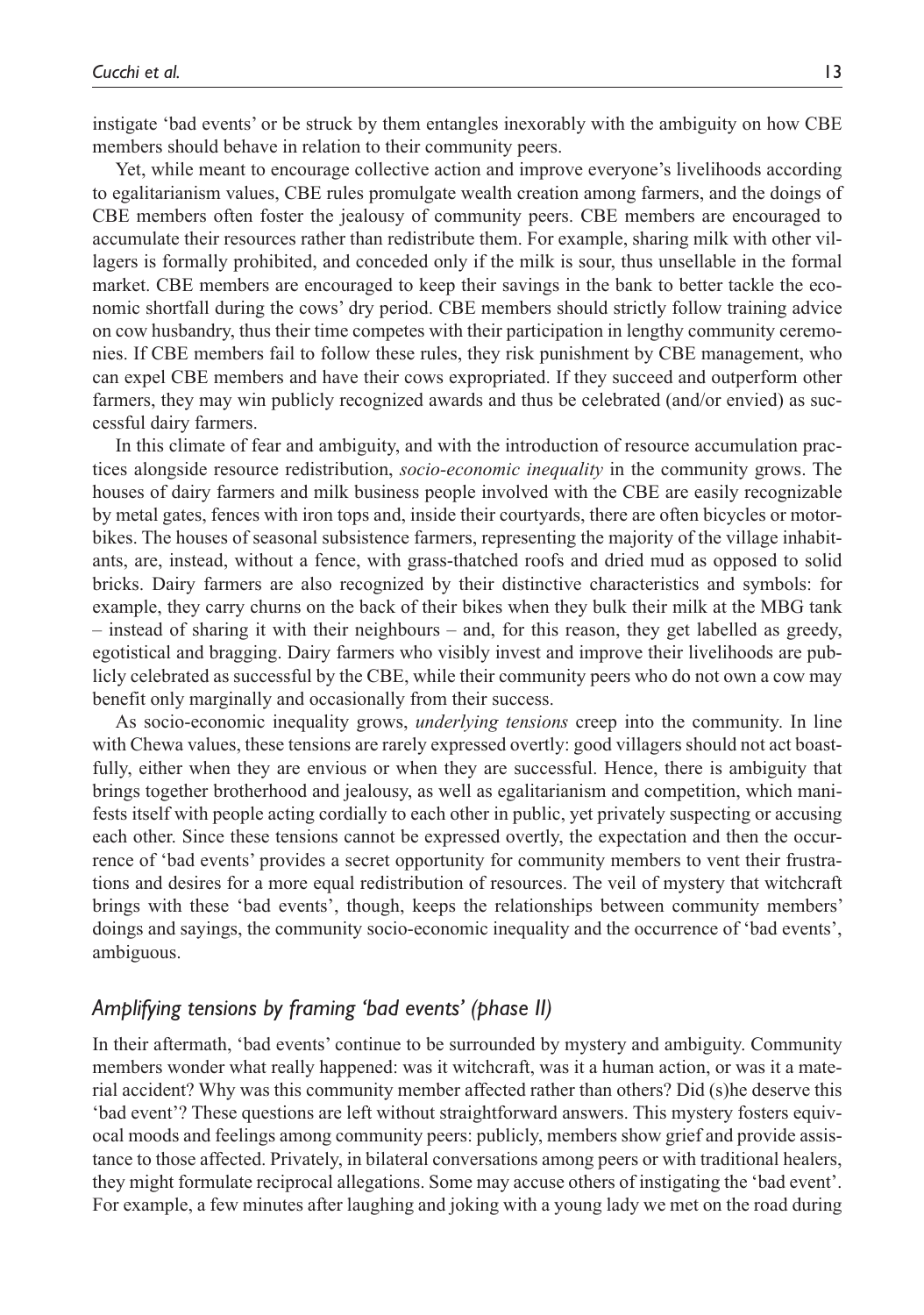a go-along interview, a dairy farmer whispered with a serious facial expression: 'That one killed my goat, she poisoned it [. . .] I've been told by another neighbour. My goat ate something that was given by her. The moment it came back it was producing a lot of saliva and died on the spot. [She did it] because of jealousy. . . that's witchcraft.' Others, conversely, might interpret the tragedy as supernatural punishment for the peers who were afflicted: 'To avoid these problems, do not be arrogant [. . .] Otherwise, your cow can be witched.'

The mystery and ambiguity surrounding 'bad events' opens the door to multiple frames of what happened, and why. *Spiritual frames* compete with, but also complement and entangle, *social and material interpretations*. Some farmers rationalize, for example, their cow's death as the material consequence of a disease or accident, or as the human outcome of a jealous neighbour. Others combine witchcraft and social frames: 'There is a connection between *ufiti*, dairy and jealousy: [. . .] Someone can witch a cow through jealousy.' Yet in this phase, community members not only speculate, but also engage in subtle efforts to *make others believe* their interpretation. For example, a dairy farmer revealed: 'My cow fell down because of lack of calcium in the legs. [But] others told me: no this is witchcraft, people bewitched your cow, what are you going to do with this issue?' Not only community peers, but also traditional healers impose their witchcraft interpretation over 'bad events'; moreover, community members often use the subtle means of gossiping about the event, rather than clearly informing each other about the details of what they think happened.

Therefore, forcing interpretations of 'bad events' *amplifies intra-community tensions*: it becomes an overt power play where, along with intrinsic spiritual meaning, community members also aim to gain material advantages at the expense of other community members. Jealous villagers excluded from the CBE crave for a redistribution of resources (e.g. income, milk) and, in general, for less arrogance and boastfulness by the CBE dairy farmers; hence, they push for interpreting 'bad events' as a sign of arrogance and a violation of Chewa mores. Traditional healers see it as an opportunity to raise their influence as those that can provide the best protections from 'bad events'; hence, they push for a spiritual frame that only themselves can fully discern. Dairy farmers affected by 'bad events', finally, seek to provide frames that prevent community members from judging them negatively, as they fear that the interpretations of the villagers might hurt them even more than the 'bad events' themselves. Hence, this phase of framing 'bad events' *destabilizes the constituted social order of the community* equilibrium. Those affected by these tragedies are often CBE members with higher social status and who have more stable income than their community peers. Yet, instead of enjoying their higher socio-economic status, they live now in fear of 'bad events' and of the community stigma of having deserved them.

#### *Taming tensions by coping with 'bad events' and building sustenance (phase III)*

To deal with 'bad events' and the following multitude of hurtful speculations, CBE members engage in a variety of practices meant to respond to these tragedies and build collective sustenance – seeking support from the CBE and the community they belong to – from the risks of 'bad events' happening again. Contrasting feelings and moods continue to be displayed in public and privately. In front of the community, CBE members show a friendly behaviour, a helpless attitude and a spirit of reliance upon others – towards other members of the community, towards witchcraft and towards God. In private, they are calculative on how to combine material, social and spiritual tactics to best protect their assets and family life from 'bad events' repeating themselves.

Therefore, mystery and ambiguity are reflected by the entanglement of spiritual, social and material doings and sayings of members struck by 'bad events'. For instance, a couple of dairy farmers freely distributed milk to the children in the village, not as act of benevolence per se, but as an act of fear; in addition, they constantly updated *makhwala* to combine spiritual and social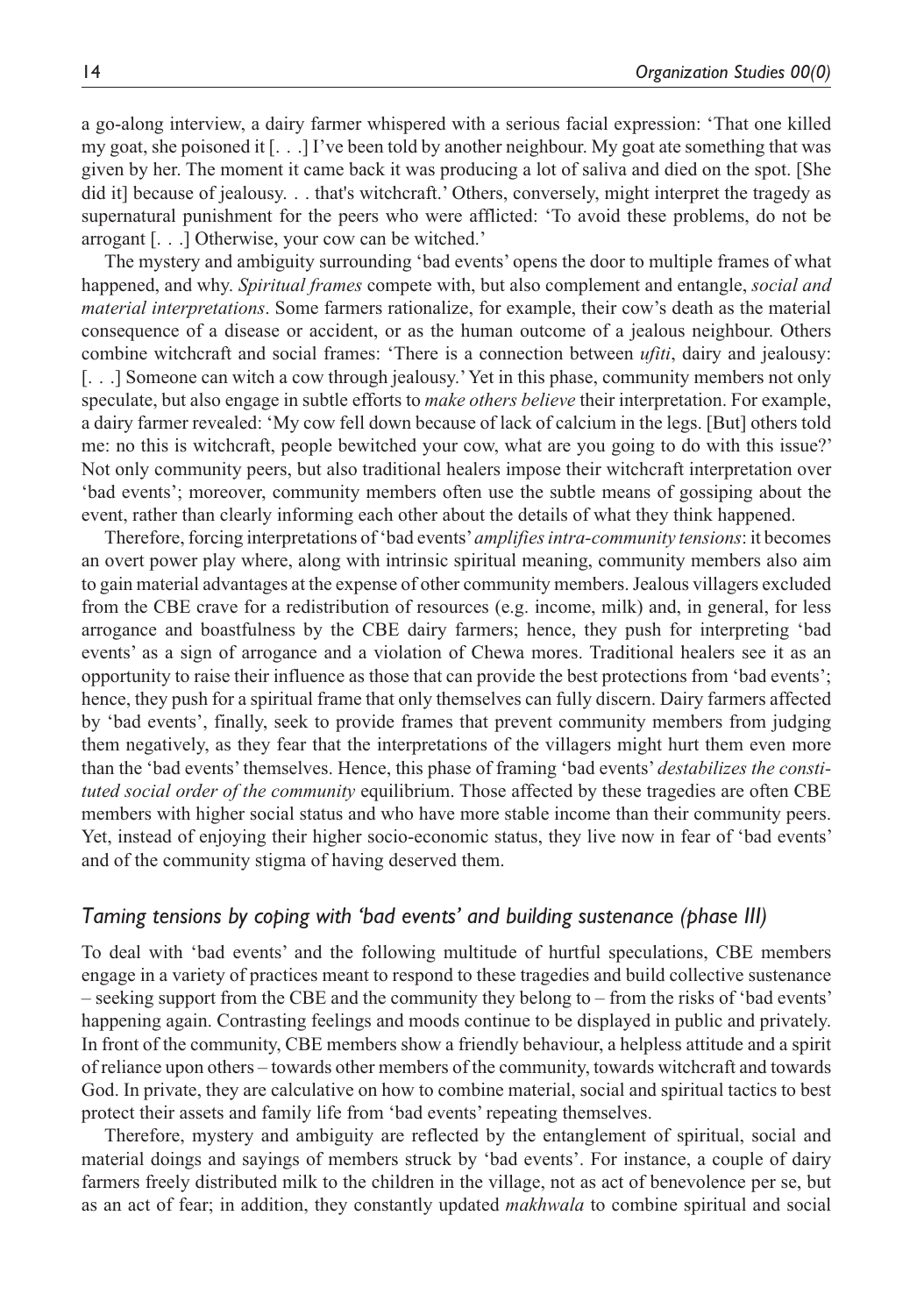practices as double protection from the repetition of 'bad events'. During a go-along interview, when we followed the husband back from the MBG tank station where their milk was rejected as sour, a small group of 15 children had already formed, waiting in the yard and holding a plastic cup. His wife took the milk and distributed one scoop of milk for each child, then she visited her neighbours' houses to distribute the leftover milk. She explained as follows why she asked for no compensation: *'*Being in a very good relationship with everybody is an essential thing here [. . .] It is a strategy to reduce the jealousy in the village.' But, per se, being generous and friendly does not suffice: 'I [also] did the protection at the corral. Though we did it, we are still in doubt. People go deep, beyond that thing.' Hence, she frequently engages with traditional healers to experiment with new *makhwala*. Even farmers with big fences and dogs for materially protecting their property and themselves do not forget to share with their neighbours and protect themselves continuously with *makhwala.*

As individuals face the necessity to cope with 'bad events' vis-a-vis their peers, CBE leaders and others with influence in the community develop ways to protect their members. These acts of building collective sustenance – as enacted at the nexus of coping with 'bad events' and leading the CBE and the community – also reflect mystery and ambiguity. No CBE or community leader overtly takes a position on how to protect their members from 'bad events'. For example, MBG zone chairmen discussed in interviews that, as Chewas, while they are aware of witchcraft, they cannot formally acknowledge it: this would clash with their professional role which is supposed to be grounded in science and rule enforceability. One of them revealed: 'As an MBG manager, I do not know [about witchcraft]. Yet, as an individual, I do know.' Hence, he provides informal advice – as off-the-book training, aside of the formal cow-rearing prescriptions – on how to prevent the risk of 'bad events' socially and spiritually. A dairy farmer revealed that zone chairmen sometimes turn a blind eye when she shares non-sour milk with neighbours. Furthermore, as the need for spiritual protection increases among dairy farmers, traditional healers multiply their offers of *makhwalas*, generating a visible market for different protection lengths and extents available at different rates.

Together, these spiritual and socio-material practices illustrate the remarkable effort that CBE members take to *tame the tensions* generated by 'bad events' and their subsequent framing. Through their social interactions (milk sharing, displaying generosity, acting humbly) and spiritual doings (buying *makhwala*, showing reliance on divinities), CBE dairy farmers partially compensate the community for their higher socio-economic status and, reproducing the underlying ambiguity, find subtle ways to dissimulate it. Through the collective sustenance built with CBE and community leaders, CBE members rebuild a tentative sense of safety after experiencing fear and fragility in the aftermath of 'bad events'.

Despite these attempts at restabilizing social order, the tensions that underlie resource accumulation and redistribution between the CBE and its community continue to recur (see the loop in Figure 1). This persisting challenge is well illustrated by the village chief, who plays a community leader role but also owns a dairy cow – thus, belonging to the CBE. To prevent the escalation of tensions, he organizes meetings and events to deal with interpersonal problems in ways that do not evolve into 'bad events'. Still, he continues to experience the tension of resource accumulation and redistribution in his own life and business. For example, he feels that he cannot have a second cow or open a shop with the income from his first cow, although he could: 'All these things [bad events] that are already happening. [. . .] The problem in the village is like, when you are coming up with a certain business, they call you a witch.' This example shows how influential community leaders with a role in the CBE struggle to tame tensions by purposively choosing not to accumulate more resources to avoid fuelling intra-community tensions.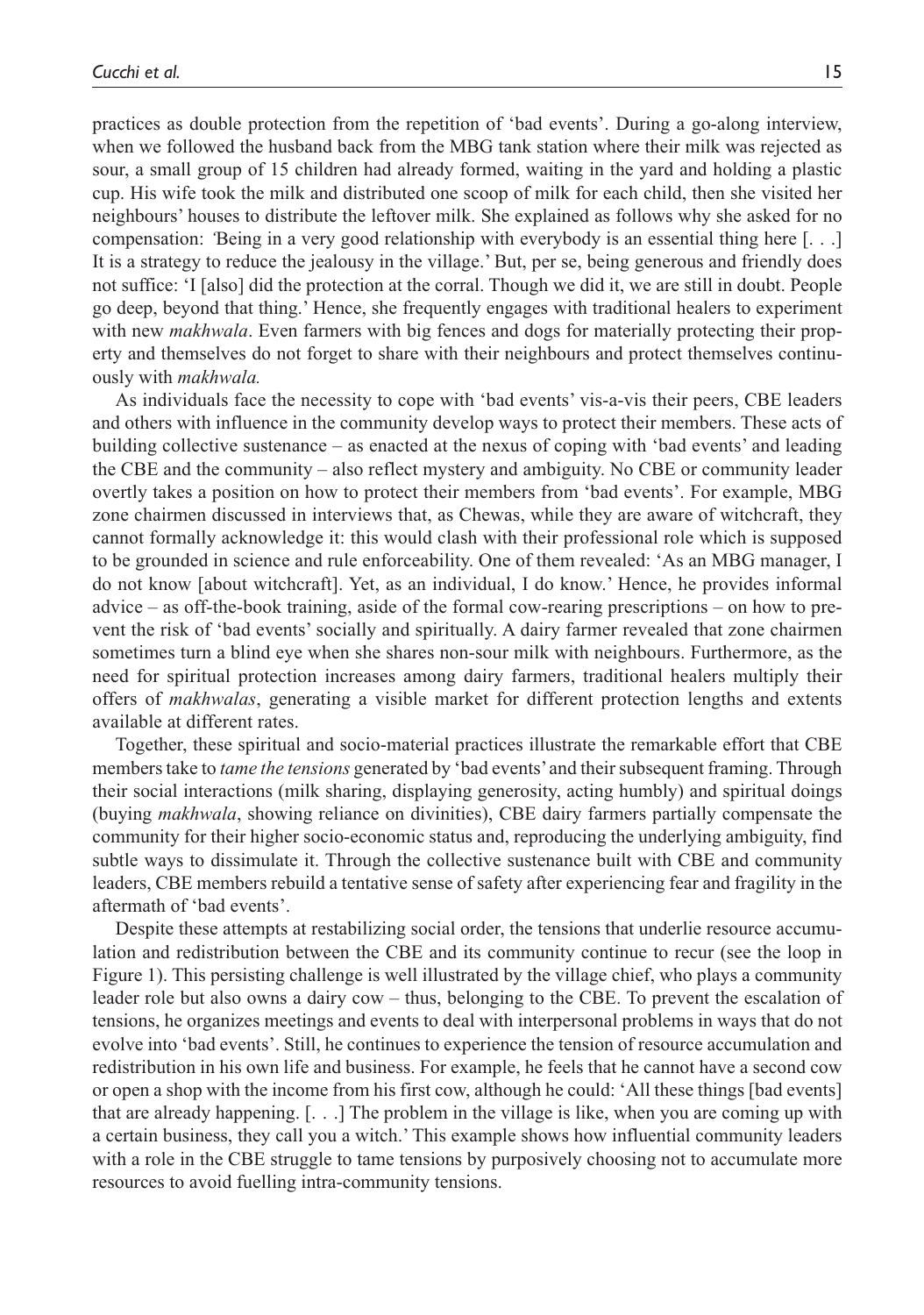## **Discussion**

Grounded on this study of a MBG in a Chewa village in rural Malawi, where witchcraft plays an important role in everyday lives of farmers, we theorize the spiritual processes of community entrepreneuring as a way to navigate internal tensions – specifically, tensions between a CBE and the community where it is embedded. First, contrary to what most of the CBE literature suggests (Hertel et al., 2019; Peredo & Chrisman 2006), we found that the rise of a CBE may generate and propagate tensions within communities, which are rooted in, but also shape, a growing socioeconomic inequality. Second, we discovered that spirituality – and, in particular, spiritual practices leveraging mystery and reflecting ambiguity in their entanglement with mundane socio-material practices – play a central role in progressively channelling, amplifying and taming intra-community tensions.

Therefore, building upon the notion of entrepreneuring as organization-creation (Hjorth et al., 2015) – and, more specifically, of organizing in worlds that are already organized (Hjorth & Reay, 2018) – we identify two underlying and interrelated factors through which spiritual practices coconstitute and enact community entrepreneuring: mystery and ambiguity. We argue that the mystery surrounding 'bad events' generates ambiguity. At the same time, mystery helps to preserve the ambiguity inherent in a CBE that, emerging within a community, creates socio-economic inequality. Hence, in our view, these findings contribute to three literature strands – entrepreneuring, CBEs and spirituality in organizations – as follows.

## *Contribution to the field of entrepreneuring*

We suggest that theorizing the spiritual processes in community entrepreneuring for navigating intra-community tensions enriches our understanding of entrepreneuring as organization-creation (Hjorth et al., 2015) and, more specifically, as organizing in an already organized world (Hjorth & Reay, 2018), in two ways. First, it extends and adapts the notion of entrepreneuring in a *novel and relevant context: communities*. While we already know that entrepreneuring is inherently collective, as pertains to the 'creative and social/collective organizing process that materializes in a venture' (Johannisson, 2011, p. 137), the notion of entrepreneuring has been only recently applied to the context of communities (Jain & Koch, 2020). In the extant literature on entrepreneuring in communities, though, scholars' attention has focused mostly on communities as unified collectives dealing with tensions generated by the spatial, natural, economic and political constraints that they face. Yet communities are also characterized by other features that produce internal tensions: physical and/or psychological vicinity among their members and strong historical or cultural roots, which exalt the power of traditional values (Chatterjee, Cornelissen, & Wincent, 2021). As our study from rural Malawi revealed, these community features make organization-creation efforts – such as investing in the development of a dairy CBE – in a world that is already organized uniquely challenging. Differently from other settings of organization-creation processes, tensions within communities are not overt, but covert behind displays of brotherhood and mutual reliance among members. As in other organizational contexts (Toegel, Levy, & Jonsen, 2021), this makes the process of navigating tensions particularly subtle and complex, as the practices that co-constitute them reveal growing, yet, to a large extent hidden, clashes in the 'normativized and hierarchically ordered ends, projects and tasks, [. . .] emotions and even moods' (Schatzki, 2005, p. 480). Given the relevance, uniqueness and novelty of this context, we encourage future research to refine our theorization by comparing on how processes of organizing in the already organized unfold in other community contexts.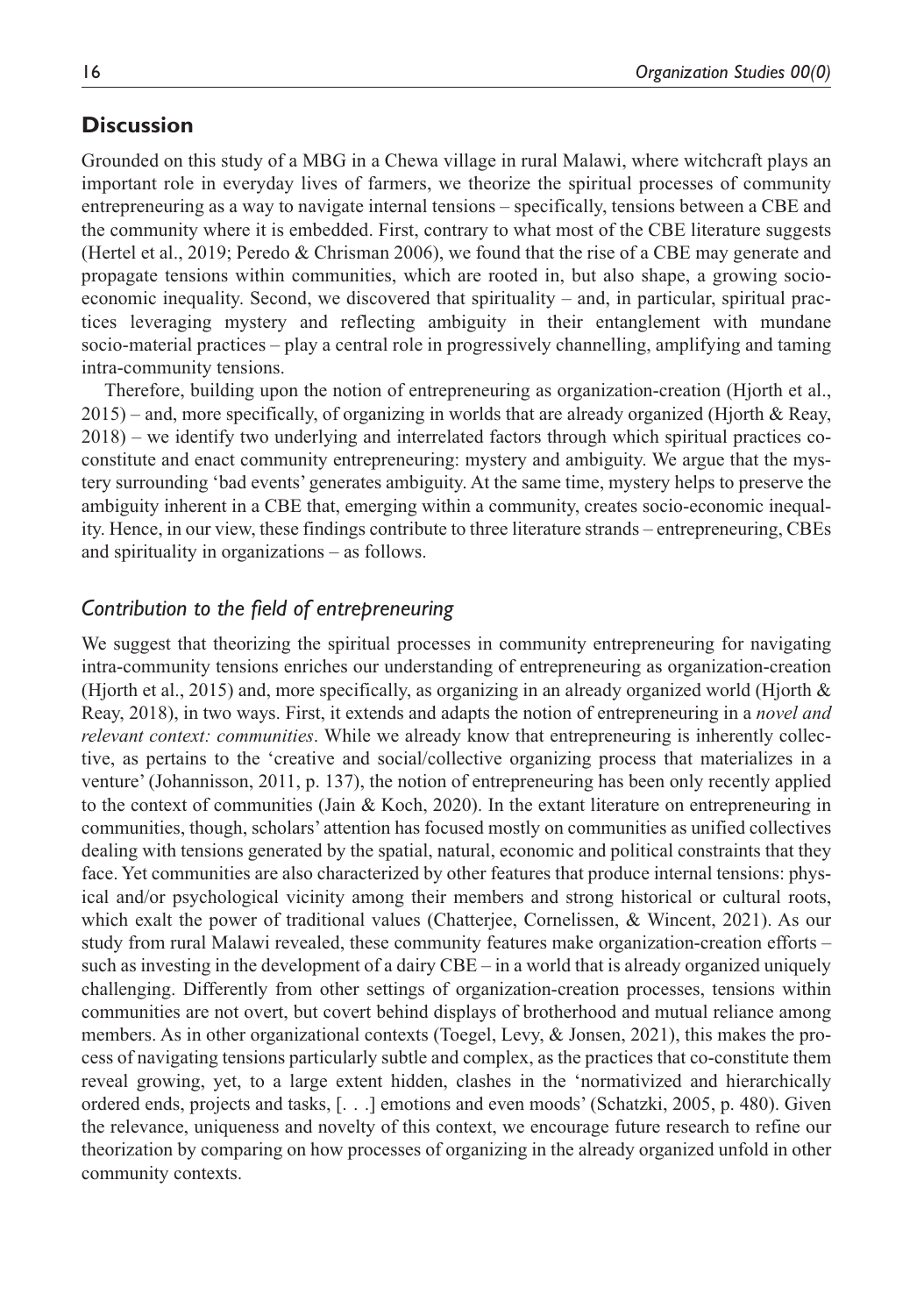Second, the theorization of community entrepreneuring sheds lights on *how spirituality plays an underexplored role in explaining how practices co-constitute processes of entrepreneuring*. The nature of communities shapes how tensions of organization-creation in the already organized arise and fluctuate over time; thus, to navigate these tensions, spiritual practices play a central role together with mundane socio-material doings and sayings. Beyond the specific case of witchcraft, we find that spirituality transcendence – 'a wider cosmological belief system' (Ganzin et al., 2020, p. 77) that is not based on beliefs that are empirically measurable and falsifiable – offers both an alternative *and* complementary avenue to scientific reasoning for entrepreneurs as they prepare for, frame, cope with and build collective sustenance from the adversities they face in navigating these tensions. In particular, mystery of what represents 'God's will' – and therefore of why certain events happen and to whom – crucially shapes human practices across several religions and creates room for organizational change over time (da Silva & Quattrone, 2021). In community contexts, mystery generates and legitimatizes a space for ambiguous interpretations and responses to what happened – grounded in both science and spirituality – to co-exist, without members losing coherence regarding their actions and interactions. From this perspective, spirituality turns the process of navigating internal tensions into a game of collective deception (Lewis, 2003). This ambiguity in rules and teleo-affective structures (Schatzki, 2005) challenges researchers' understanding of the consequentiality of practices (Le & Bednarek, 2017) when processes of dealing with intra-organizational tensions when spiritual doings and sayings intertwine with mundane ones. Therefore, we envision future research in entrepreneuring exploring how different forms of spirituality explain, in different organizational contexts, the in-betweenness of organizational members' practices.

#### *Contribution to theories of community-based entrepreneurship*

Unearthing intra-community tensions that emerge with the rise of CBEs meets the scholarly demands to 'take the community more seriously' (Kibler & Muñoz, 2020, p. 722), that is, to address the local social complexity surrounding the context where CBEs are embedded (Slawinski et al., 2019; Tedmanson et al., 2015). To meet this need, we first argue that the notion of community entrepreneuring as a process of navigating intra-community tensions contributes to explaining how and why CBEs may increase or decrease socio-economic inequality in the contexts where they are embedded (Williams & Shepherd, 2021). We suggest that community inequality rises when resource accumulation practices inherent to entrepreneurship emerge. Nevertheless, inequality does not grow inexorably as CBEs emerge from communities; it is counterbalanced by social and spiritual forces that, at least to some extent, cyclically reduce it. Witchcraft, for example, also acts as 'weapon of the poor' (Kluckhohn, 1944) because, through mystery and ambiguity, witchcraft generates fearful commitment in CBE members to redistribute wealth within the community and to act humbly towards their poorer neighbours.

In relation to socio-economic inequality, theorizing community entrepreneuring helps understanding of when, how and why disruptions or re-stabilizations of community social order occur. The literature suggests that entrepreneuring provides avenues for the marginalized to disrupt communities' social order (Haugh & Talwar, 2016); our findings from Malawi add that entrepreneuring also helps to re-stabilize social order by navigating the tensions that arise among socio-economically unequal groups within the community. Spirituality, in particular, plays a critical role for how community social order is disrupted or restabilized: as the rural Malawi context shows, for example, witchcraft helps channel, amplify and tame the tensions that may destabilize the community social order. We encourage CBE scholars to compare how socio-economic inequality and social order disruptions evolve and are brought about in other community settings.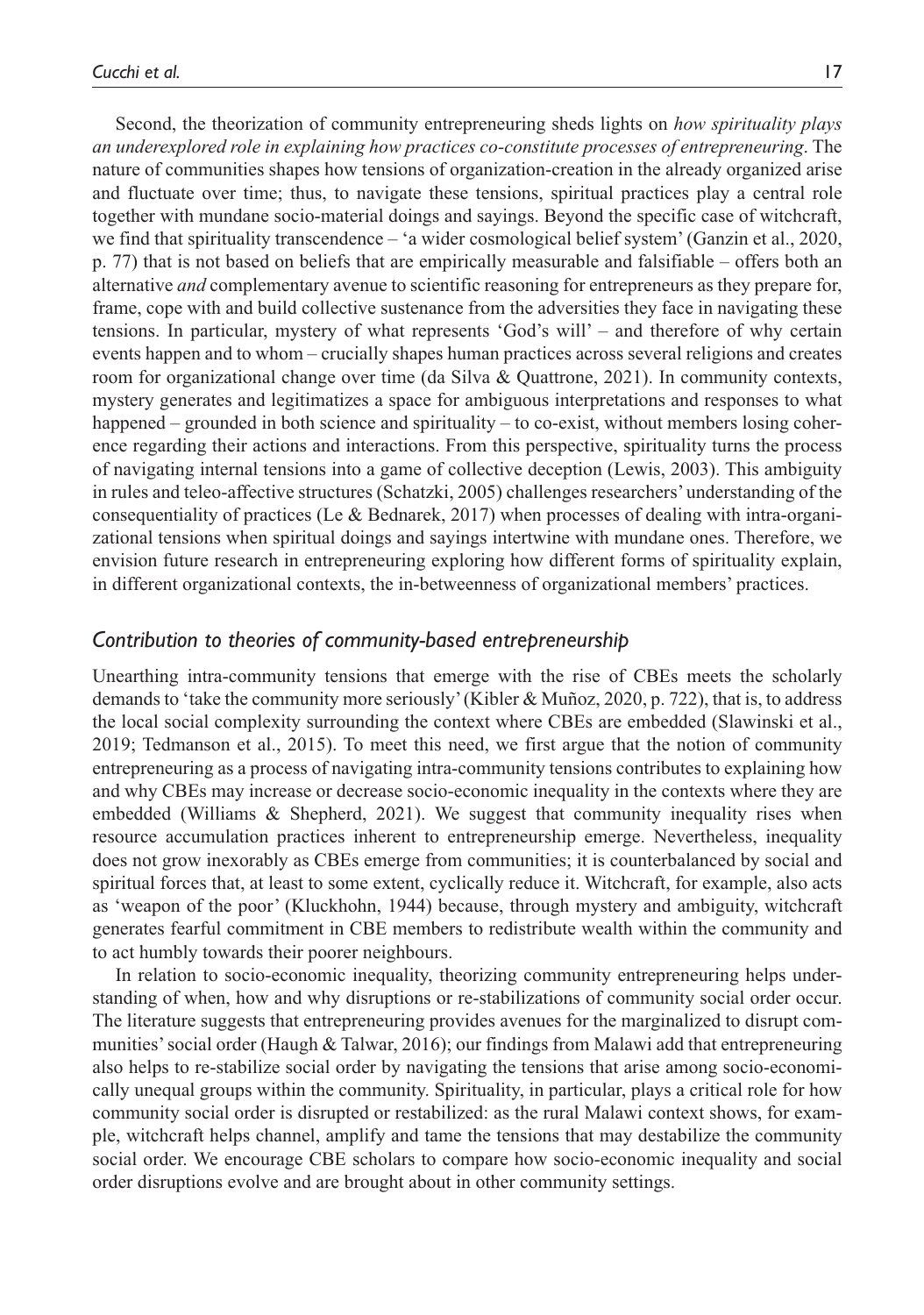## *Contribution to theories of spirituality in organizations*

The study of witchcraft as an occult spiritual form, which is widespread not only in Africa (Kluckhohn, 1944) but also in the global North (Comaroff & Comaroff, 2018), raises important questions for the flourishing literature on spirituality in organizations. Spiritual forms differ in their belief systems, rituals, sayings and doings across cultures and religions (Luhrmann, 2020); yet, they all potentially shape actions and interactions in organizations (Suddaby et al., 2017). Spirituality supports 'transmuting agency from a rational-scientific context in which the entrepreneur imposes his or her will on the environment, to a spiritual context in which the entrepreneur perseveres by remaining true to trust in a wider cosmological belief system' (Ganzin et al., 2020, p. 77). As Ganzin et al. (2020) explain, this "acceptance of lack of agency" is used as strength, selfconfidence and motivation for those organizing to engage in future actions. Similarly, witchcraft plays a similar role as people leverage, frame and rely upon the belief system that witchcraft provides – also to gain power and material advantages from the organizations they inhabit. Similar to what we found in witchcraft practices, we know that other forms of spirituality ground their reliance on cosmological beliefs to frame, cope with and build collective sustenance from events that scientific rationality fails to explain (Jalan, Sinha, & Ulus, 2014; Luhrmann, 2020).

This notion of spirituality as an alternative and complementary avenue to scientific rationality to deal with the tensions at the organizing–organized nexus (Hjorth & Reay, 2018) adds to two literature streams that appear quite disconnected. One relates to spirituality supporting 'the organized'; the other as spirituality supporting 'the organizing'. On the one hand, a neo-institutionalist stream sees spirituality as an institution that shapes organizational members' practices (Gümüsay, Smets, & Morris, 2020). From this perspective, spirituality is often seen as a force preserving the already organized (Siebert, Wilson, & Hamilton, 2017; Wijaya & Heugens, 2018). On the other hand, a separate literature strand focuses on organization-creation processes, whereas spirituality has been seen as a resource (Neubert, Bradley, Ardianti, & Simiyu, 2017) and as engine of personal motivation and focus for organizing the new (Ganzin et al., 2020; Smith, Conger, McMullen, & Neubert, 2019). At the nexus of these two strands of the literature, our study in rural Malawi reveals that spirituality brings mystery and ambiguity to the core of the process of navigating intra-organizational tensions. We suggest that these two literature strands, by using an entrepreneuring lens, could further investigate which elements of spirituality support organizational members, and how, in navigating the tensions arising between organizing and the organized. Furthermore, it would be worth exploring how organizational members engage with multiple forms of spirituality – such as, in rural Malawi, Christian and witchcraft beliefs – for navigating intra-organizational tensions.

### **Conclusion**

Based on an ethnographic study in rural Malawi, this paper theorizes the spiritual practices of community entrepreneuring when navigating intra-community tensions that arise as a CBE emerges from a community founded on egalitarian values. We find that spiritual practices of witchcraft, which revolve around the occurrence of 'bad events', co-constitute and enact community entrepreneuring through two underlying and interrelated factors: mystery and ambiguity. Specifically, mystery – who may be or was affected by 'bad events', why, how and by who – both generates and justifies ambiguity in community members' teleo-affective structures that underlie their doings and sayings. Ultimately, this process of community entrepreneuring explains changes in socio-economic inequality within communities as CBEs emerge, as well as disruption and maintenance of their social order.

We argue that this theorization of community entrepreneuring as a spiritual process advances the field of entrepreneuring as organization-creation (Hjorth et al., 2015) at the nexus with the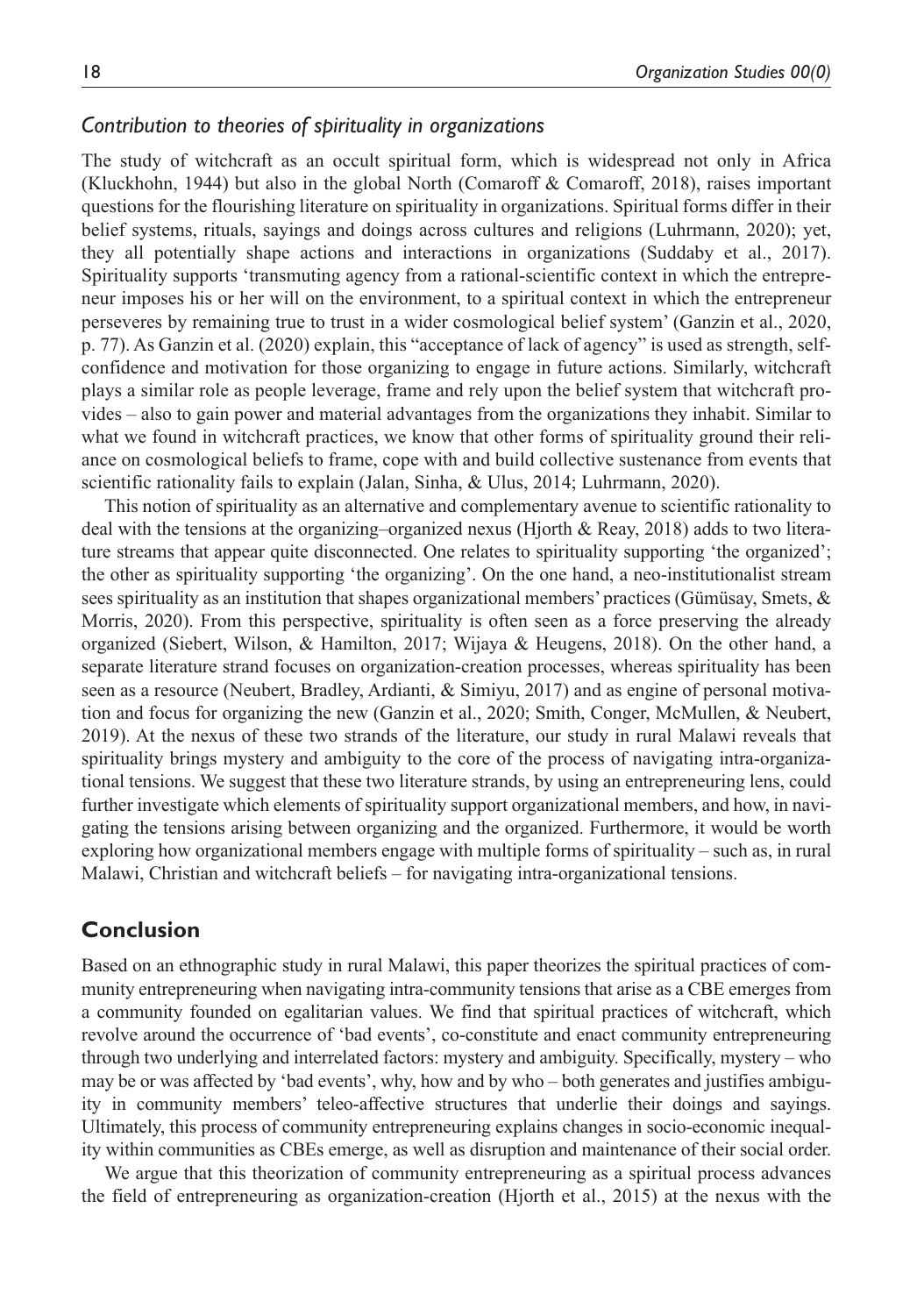already organized (Hjorth & Reay, 2018) in two ways. First, in terms of context: communities represent worlds organized around historically rooted values, in ways that generate unique tensions when ventures founded on principles of resource accumulation emerge. Second, in terms of process: the co-constitution of spiritual practices, and their intertwining with mundane socio-material doings and sayings, represent a peculiar approach to navigate tensions between organizing and the already organized. On the basis of these two contributions to the field of entrepreneuring, we encourage future research to study community entrepreneuring to understand how CBEs deal with socio-inequality issues in other community contexts and, in parallel, how different forms of spirituality enact the navigation of similar tensions between organizing and the already organized.

#### **Acknowledgements**

The authors want to warmly thank the Guest Editors of the Special Issue, Professor Trish Reay and Professor Daniel Hjorth, for their guidance and support, as well as three anonymous reviewers for their constructive comments. We would like to extend our gratitude to the Entrepreneurship as Practice 4th (EAP4) conference participants who provided valuable feedback during the early-development stages of this manuscript. We also want to thank Professor Sera Gondwe, and interpreter Mr. Rhodrick Kusamba in particular, for their continued support during the fieldwork, data collection and later stages.

#### **Declaration of conflicting interests**

The author(s) declared no potential conflicts of interest with respect to the research, authorship, and/or publication of this article.

#### **Funding**

The author(s) disclosed receipt of the following financial support for the research, authorship, and/or publication of this article. This paper was developed as part of the Organising business models for SMAllholder REsilience (OSMARE) project funded by the Netherlands Organisation for Scientific Research (NWO) and the Partnerships for Scaling Climate-Smart Agriculture (P4S) Project. This work was implemented as part of the CGIAR Research Program on Climate Change, Agriculture and Food Security (CCAFS).

#### **ORCID iDs**

Carlo Cucchi **D** https://orcid.org/0000-0001-6880-3035 Rob Lubberink D <https://orcid.org/0000-0002-8940-5471>

#### **Supplemental material**

Supplemental material for this article is available online.

#### **Note**

1. Tables that relate quotes, narrative themes and aggregate dimensions on 'Channelling tensions' (phase I of the process-based model), 'Amplifying tensions' (phase II) and 'Taming tensions' (phase III) are available at the following link: [https://osf.io/jn57f/?view\\_only=244949a0f91741439e144cdebbe223fe](https://osf.io/jn57f/?view_only=244949a0f91741439e144cdebbe223fe). The digital object identifier (DOI) of the object containing the supplementary files is DOI 10.17605/ OSF.IO/JN57F.

#### **References**

- Alvesson, Mats, & Sköldberg, Kaj (2018). *Reflexive methodology: New vistas for qualitative research* (3rd ed.). Thousand Oaks, CA: SAGE Publications.
- Anderson, Alistar R., & Obeng, Bernard A. (2017). Enterprise as socially situated in a rural poor fishing community. *Journal of Rural Studies*, *49*, 23–31.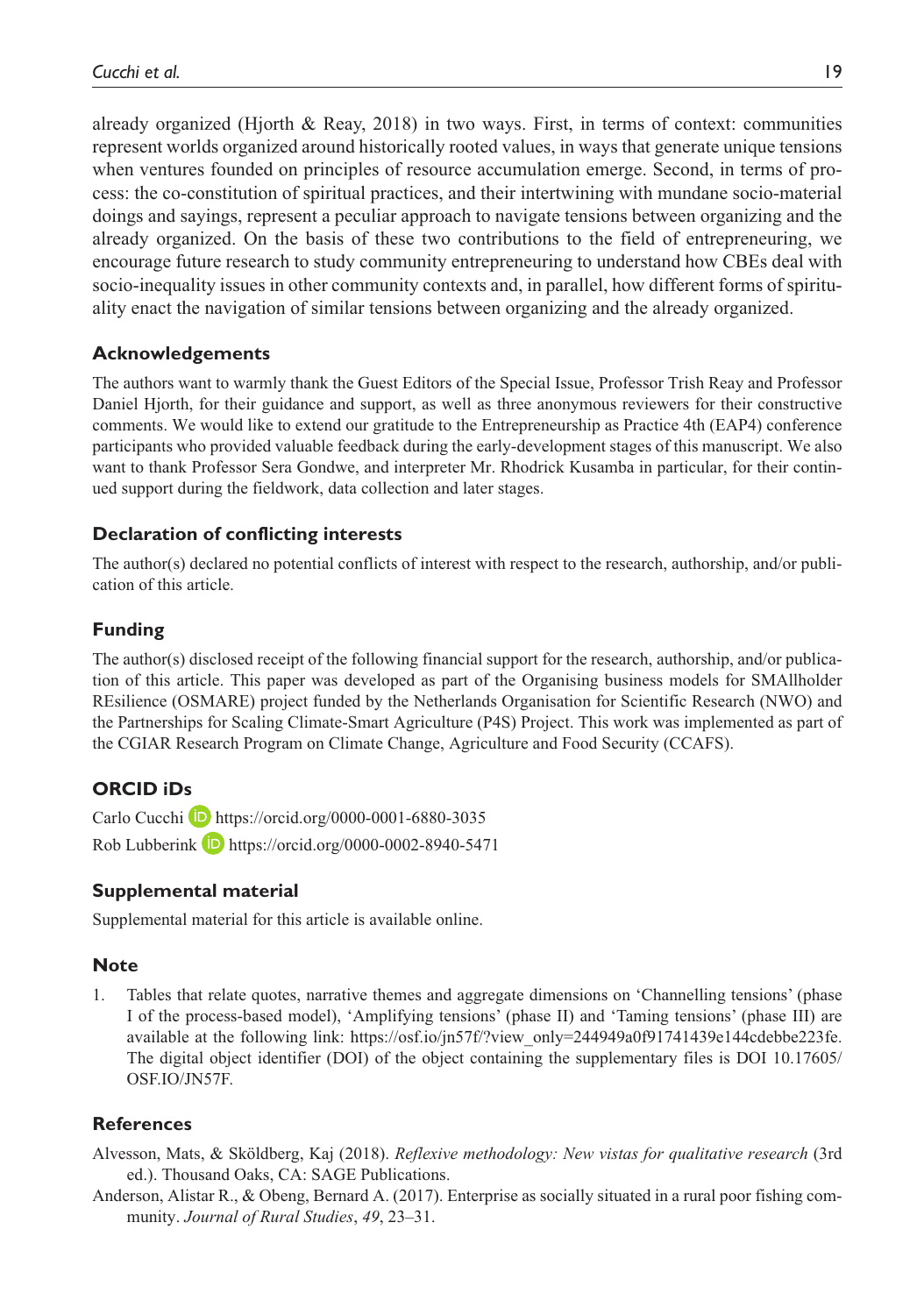- Bjerregaard, Toke, & Lauring, Jakob (2012). Entrepreneurship as institutional change: Strategies of bridging institutional contradictions. *European Management Review*, *9*(1), 31–43.
- Brown, Karen M. (1999). Staying grounded in a high-rise building: Ecological dissonance and ritual accommodation in Haitian Vodou. In Robert A. Orsi (Ed.), *Gods of the city: Religion and the American urban landscape* (pp. 79–102). Bloomington: Indiana University Press.
- Chatterjee, Ira, Cornelissen, Joep, & Wincent, Joakim (2021). Social entrepreneurship and values work: The role of practices in shaping values and negotiating change. *Journal of Business Venturing*, *36*(1), in press.
- Chemouni, Benjamin (2018). The political path to universal health coverage: Power, ideas and communitybased health insurance in Rwanda. *World Development*, *106*, 87–98.
- Comaroff, Jean, & Comaroff, John L. (2018). Occult economies, revisited. In Brian Moeran & Timothy de Waal Malefyt (Eds.), *Magical capitalism: Enchantment, spells, and occult practices in contemporary economies* (pp. 289–320). Cham, Switzerland: Palgrave Macmillan.
- da Silva, Jose B., & Quattrone, Paolo (2021). Mystery-driven institutionalism: The Jesuit Spiritual Exercises as a book of practices leading nowhere. On practice and institution: New empirical directions. *Research in the Sociology of Organizations*, *71*, 145–164.
- Daskalaki, Maria, Hjorth, Daniel, & Mair, Johanna (2015). Are entrepreneurship, communities, and social transformation related? *Journal of Management Inquiry*, *24*, 419–423.
- Dentoni, Domenico, Pascucci, Stefano, Poldner, Kim, & Gartner, William B. (2018). Learning 'who we are' by doing: Processes of co-constructing prosocial identities in community-based enterprises. *Journal of Business Venturing*, *33*, 603–622.
- Evans-Pritchard, Edward E. (1937). *Witchcraft, oracles and magic among the Azande* (Vol. 12). London: Oxford.
- Farny, Steffen, Kibler, Ewald, & Down, Simon (2019). Collective emotions in institutional creation work. *Academy of Management Journal*, *62*, 765–799.
- Favret-Saada, Jeanne (1980). *Deadly words: Witchcraft in the Bocage*. New York: Cambridge University Press.
- Feldman, Martha S., & Orlikowski, Wanda J. (2011). Theorizing practice and practicing theory. *Organization Science*, *22*, 1240–1253.
- Fotaki, Marianna, Altman, Yochanan, & Koning, Juliette (2020). Spirituality, symbolism and storytelling in twentyfirst-century organizations: Understanding and addressing the crisis of imagination. *Organization Studies*, *41*, 7–30.
- Ganzin, Max, Islam, Gazi, & Suddaby, Roy (2020). Spirituality and entrepreneurship: The role of magical thinking in future-oriented sensemaking. *Organization Studies*, *41*, 77–102.
- Gershman, Boris (2016). Witchcraft beliefs and the erosion of social capital: Evidence from Sub-Saharan Africa and beyond. *Journal of Development Economics*, *120*, 182–208.
- Gioia, Dennis A., Corley, Kevin G., & Hamilton, Aimee L. (2013). Seeking qualitative rigor in inductive research: Notes on the Gioia methodology. *Organizational Research Methods*, *16*(1), 15–31.
- Gümüsay, Ali A., Smets, Michael, & Morris, Timothy (2020). 'God at work': Engaging central and incompatible institutional logics through elastic hybridity. *Academy of Management Journal*, *63*, 124–154.
- Haugh, Helen M., & Talwar, Alka (2016). Linking social entrepreneurship and social change: The mediating role of empowerment. *Journal of Business Ethics*, *133*, 643–658.
- Hertel, Christina, Bacq, Sophie, & Belz, Frank M. (2019). It takes a village to sustain a village: A social identity perspective on successful community-based enterprise creation. *Academy of Management Discoveries*. In press.
- Hjorth, Daniel (2014). Entrepreneuring as organisation-creation. In Rolf Sternberg & Gerhard Krauss (Eds.), *Handbook of research on entrepreneurship and creativity* (pp. 97–121). Cheltenham, UK: Edward Elgar.
- Hjorth, Daniel, Holt, Robin, & Steyaert, Chris (2015). Entrepreneurship and process studies. *International Small Business Journal*, *33*, 599–611.
- Hjorth, Daniel, & Reay, Trish (2018). Organization studies: Moving entrepreneurially ahead. *Organization Studies*, *39*, 7–18.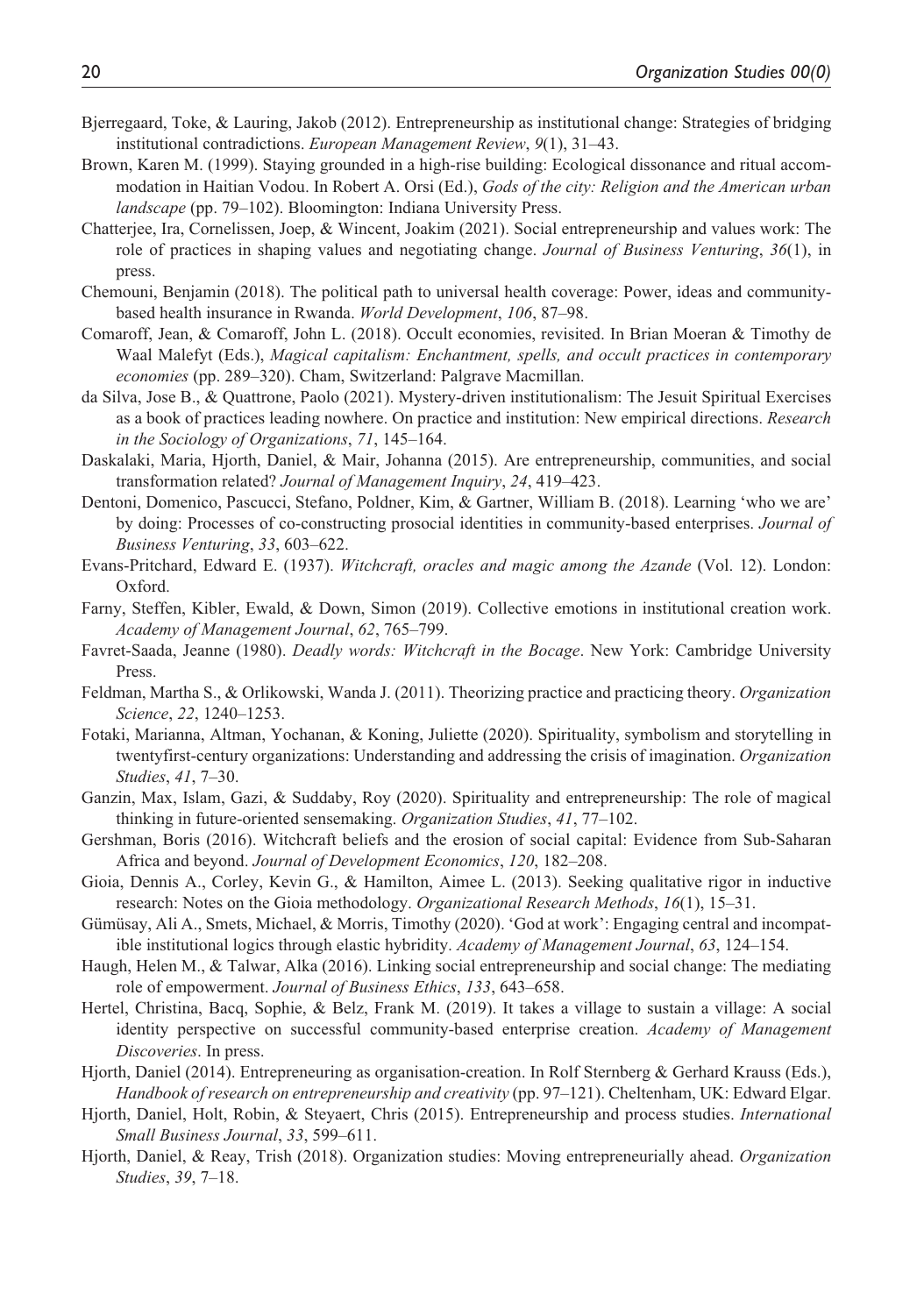- Jain, Sanjay, & Koch, James (2020). Crafting markets and fostering entrepreneurship within underserved communities: Social ventures and clean energy provision in Asia. *Entrepreneurship & Regional Development*, *32*, 176–196.
- Jalan, Ishan, Sinha, Shuchi, & Ulus, Eda (2014). Narratives of fate and misfortune in organizational life: Stories of success and failure. *Culture and Organization*, *20*, 410–429.
- Johannisson, Bengt (2011). Towards a practice theory of entrepreneuring. *Small Business Economics*, *36*, 135–150.
- Kayange, Grivas M. (2018). Conceptual analysis of ubuntu/umunthu and meaning. In G. M. Kayange (Ed.), *Meaning and truth in African philosophy* (Philosophi, pp. 119–129). Cham, Switzerland: Springer.
- Kibler, Ewald, & Muñoz, Pablo (2020). What Do we talk about when we talk about community? *Academy of Management Discoveries*, *6*, 721–725.
- Kleinhans, Reinout, Bailey, Nick, & Lindbergh, Jessica (2019). How community-based social enterprises struggle with representation and accountability. *Social Enterprise Journal*, *16*, 61–80.
- Kluckhohn, Clyde (1944). *Navaho witchcraft*. Papers. Peabody Museum, Harvard University.
- Kusenbach, Margarethe (2003). Street phenomenology: The go-along as ethnographic research tool. *Ethnography*, *4*, 455–485.
- Lê, Jane, & Bednarek, Rebecca (2017). Paradox in everyday practice: Applying practice-theoretical principles to paradox. In Wendy K. Smith, Marianne Lewis, Paula Jarzabkowski, & Ann Langley (Eds.), *The Oxford handbook of organizational paradox* (pp. 490–509). Oxford, UK: Oxford University Press.
- Lewis, Laura A. (2003). *Hall of mirrors: Power, witchcraft, and caste in colonial Mexico*. Durham, NC: Duke University Press.
- Luhrmann, Tanya M. (2020). *How god becomes real*. Princeton, NJ: Princeton University Press.
- Marti, Ignasi, Courpasson, David, & Barbosa, Saulo D. (2013). 'Living in the fishbowl': Generating an entrepreneurial culture in a local community in Argentina. *Journal of Business Venturing*, *28*, 10–29.
- McKeever, Edward, Jack, Sarah, & Anderson, Alistar (2015). Embedded entrepreneurship in the creative reconstruction of place. *Journal of Business Venturing*, *30*, 50–65.
- Neubert, Mitchell J., Bradley, Steve W., Ardianti, Retno, & Simiyu, Edward M. (2017). The role of spiritual capital in innovation and performance: Evidence from developing economies. *Entrepreneurship Theory and Practice*, *41*, 621–640.
- Nicolini, Davide (2017). Practice theory as a package of theory, method and vocabulary: Affordances and limitations. In Michael Jonas, Beate Littig, & Angela Wroblewski (Eds.), *Methodological reflections on practice oriented theories* (pp. 19–34). Cham, Switzerland: Springer International Publishing.
- Parish, Jane (2018). The cosmology of economy: West African witchcraft, finance and the futures market. *Culture and Religion*, *19*, 113–126.
- Peredo, Ana M., & Chrisman, James J. (2006). Toward a theory of community-based enterprise. *Academy of Management Review*, *31*, 309–328.
- Pret, Tobias, & Carter, Sara (2017). The importance of 'fitting in': Collaboration and social value creation in response to community norms and expectations. *Entrepreneurship & Regional Development*, *29*, 639–667.
- Qureshi, Israr, Sutter, Christopher, & Bhatt, Babita (2018). The transformative power of knowledge sharing in settings of poverty and social inequality. *Organization Studies*, *39*, 1575–1599.
- Romberg, Raquel (2003). *Witchcraft and welfare: Spiritual capital and the business of magic in modern Puerto Rico*. Austin: University of Texas Press.
- Schatzki, Theodore R. (2005). Peripheral vision: The sites of organizations. *Organization Studies*, *26*, 465–484. Schatzki, Theodore R. (2006). On organizations as they happen. *Organization Studies*, *27*, 1863–1873.
- Seelos, Christian, Mair, Johanna, Battilana, Julie, & Dacin, Tina (2011). The embeddedness of social entrepreneurship: Understanding variation across local communities. *Research in the Sociology of Organizations*, *33*, 333–363.
- Sharpe, James (2019). Witch Hunts in Britain. In Johannes Dillinger (Ed.), *The Routledge history of witchcraft* (pp. 145–159). London: Routledge.
- Siebert, Sabina, Wilson, Fiona, & Hamilton, John R. (2017). 'Devils may sit here': The role of enchantment in institutional maintenance. *Academy of Management Journal*, *60*(4), 1607–1632.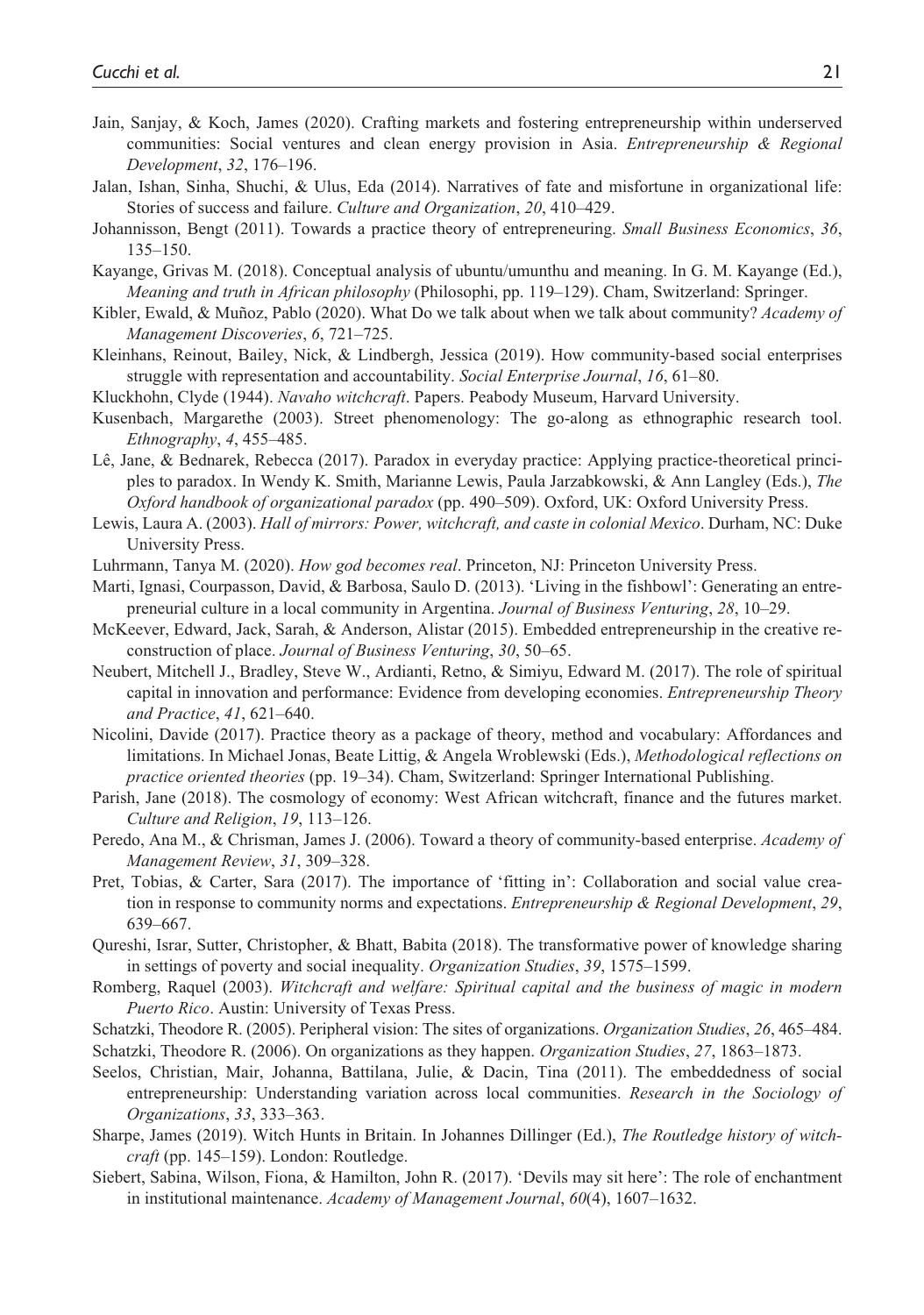- Slawinski, Natalie, Winsor, Blair, Mazutis, Daina, Schouten, John W., & Smith, Wendy K. (2019). Managing the paradoxes of place to foster regeneration. *Organization & Environment*. [https://doi.](https://doi.org/10.1177/1086026619837131) [org/10.1177/1086026619837131](https://doi.org/10.1177/1086026619837131)
- Smith, Brett R., Conger, Michael J., McMullen, Jeffery S., & Neubert, Mitchell J. (2019). Why believe? The promise of research on the role of religion in entrepreneurial action. *Journal of Business Venturing Insights*, *11*.
- Stake, Robert E. (2010). Qualitative research: Studying how things work. In *Qualitative research*. New York: Guilford Press.
- Suddaby, Roy, Ganzin, Max, & Minkus, Alison (2017). Craft, magic and the re-enchantment of the world. *European Management Journal*, *35*, 285–296.
- Tambiah, Stanley J. (1990). *Magic, science and religion and the scope of rationality* (Vol. 1981). Cambridge University Press.
- Tedmanson, Deirdre, Essers, Caroline, Dey, Pascal, & Verduyn, Karen (2015). An un common wealth. . . Transforming the commons with purpose, for people and not for profit! *Journal of Management Inquiry*, *24*, 439–444.
- Thompson, Neil A., Verduijn, Karen, & Gartner, William B. (2020). Entrepreneurship-as-practice: Grounding contemporary theories of practice into entrepreneurship studies. *Entrepreneurship and Regional Development*. In press.
- Toegel, Ina, Levy, Orly, & Jonsen, Karsten (2021). Secrecy in practice: How middle managers promote strategic initiatives behind the scenes. *Organization Studies*. In press.
- van Wijk, Jakomijn, van Wijk, Jeroen, Drost, Sarah, & Stam, Wouter (2020). Challenges in building robust interventions in contexts of poverty: Insights from an NGO-driven multi-stakeholder network in Ethiopia. *Organization Studies*, *41*, 1391–1415.
- Venkataraman, Hemalatha, Vermeulen, Patrick, Raaijmakers, Aafke, & Mair, Johanna (2016). Market meets community: Institutional logics as strategic resources for development work. *Organization Studies*, *37*, 709–733.
- Warren, Lorraine, Anderson, Alistar, & Bensemann, Jo (2018). Resistance and change in a depleted community: Personal, pragmatic and paradoxical. In: Creating entrepreneurial space: Talking through multivoices, reflections on emerging debates, vol. 9A, 113.
- Weber, Max (1993). *The sociology of religion*. Boston, MA: Beacon Press.
- Wijaya, Hendra R., & Heugens, Pursey P. (2018). Give me a hallelujah! Amen! Institutional reproduction in the presence of moral perturbation and the dynamics of emotional investment. *Organization Studies*, *39*, 491–514.
- Williams, Trenton A., & Shepherd, Dean A. (2021). Bounding and binding: Trajectories of communityorganization emergence following a major disruption. *Organization Science*. In press.
- Wolfinger, Nicholas H. (2002). On writing fieldnotes: Collection strategies and background expectancies. *Qualitative Research*, *2*(1), 85–93.

#### **Author biographies**

Carlo Cucchi is junior advisor at the Wageningen Centre for Development Innovation (WCDI). His research focus lies primarily in the area of food system analysis and system-based approaches to measure, understand and improve sustainability performance of food systems. He is especially interested in food systems transformation processes in low- and middle-income countries and how to leverage change towards more equity and sustainability.

Rob Lubberink is Assistant Professor of circular economy at the Amsterdam University of Applied Sciences, Amsterdam School of International Business, in the Netherlands. He is doing engaged scholarship at the intersection of entrepreneurship, society and ecology. His current research focuses on entrepreneurial responses to social justice and sustainability issues in global value chains.

Domenico Dentoni is Full Professor in Business, Resilience and Transformation at Montpellier Business School, Montpellier Research in Management, University of Montpellier, France. His research focuses on